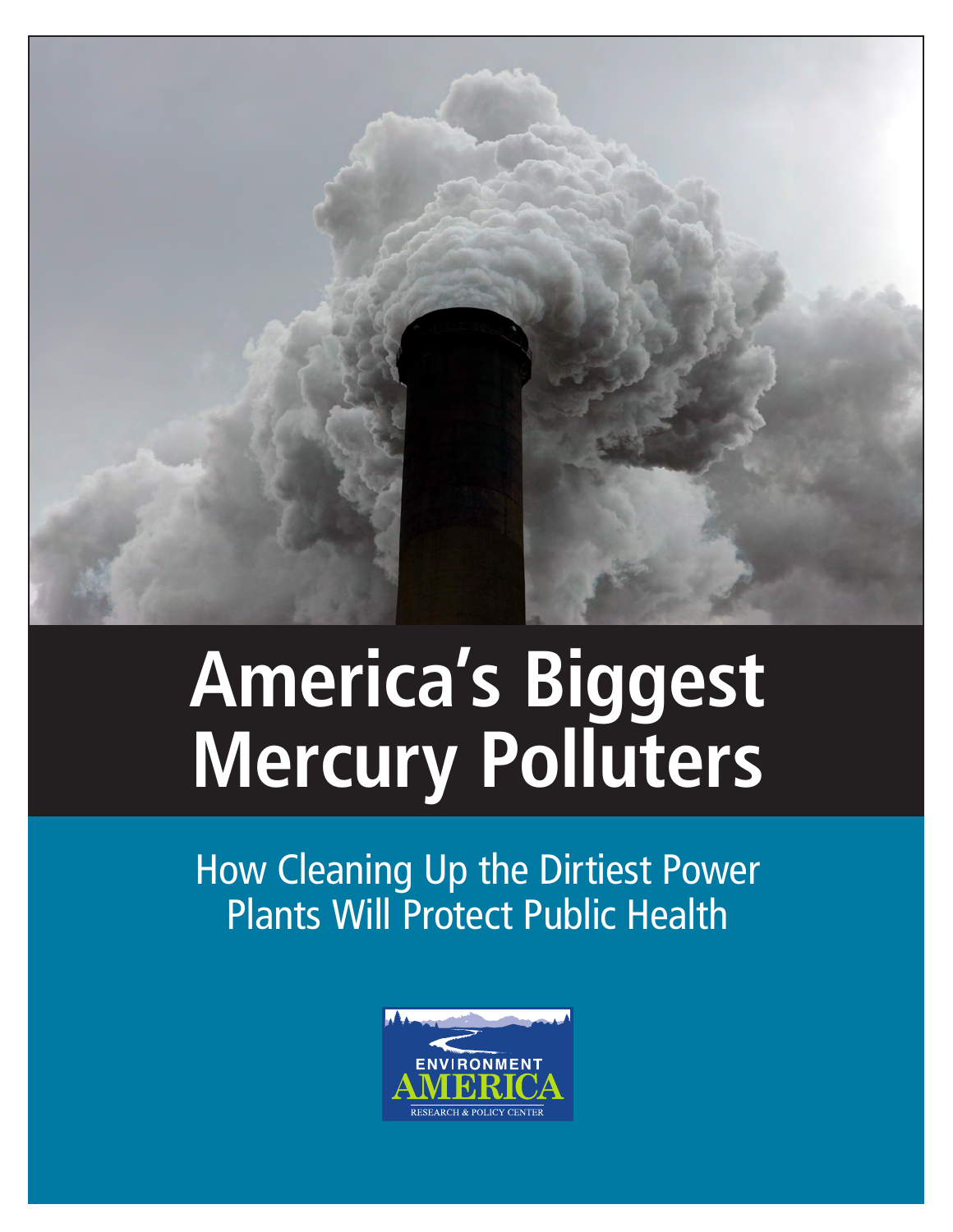# **America's Biggest Mercury Polluters**

# **How Cleaning Up the Dirtiest Power Plants Will Protect Public Health**

Environment America Research & Policy Center

by

Travis Madsen, Frontier Group

Lauren Randall, Environment America Research & Policy Center

November 2011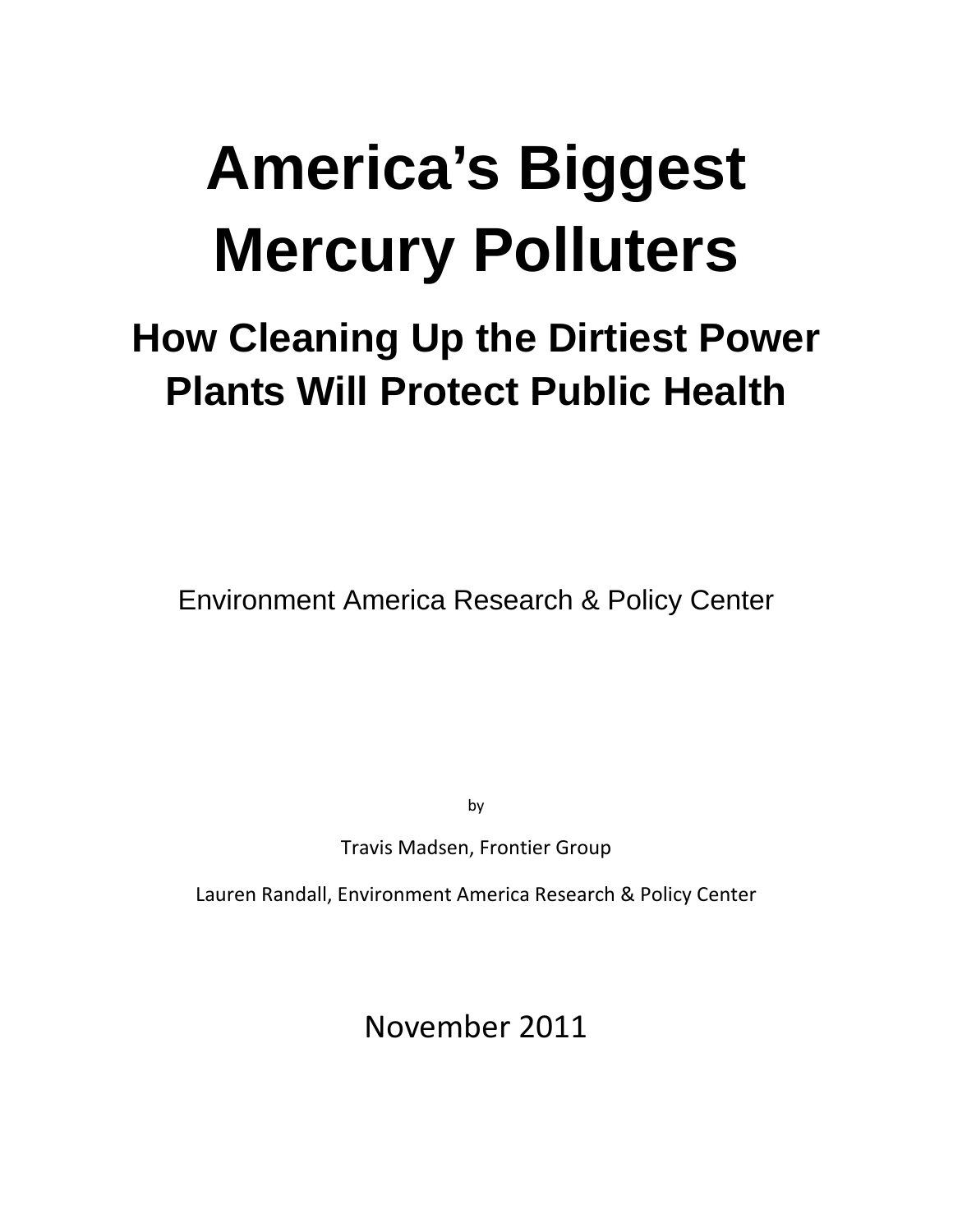# **Acknowledgments**

The authors thank Ann Weeks at Clean Air Task Force and Stephanie Maddin at Earthjustice for providing useful feedback and insightful suggestions on drafts of this report. Nathan Willcox at Environment America Research & Policy Center; Tony Dutzik, Benjamin Davis and Jordan Schneider at Frontier Group; and Meredith Medoway provided editorial support.

Environment America Research & Policy Center is grateful to the New York Community Trust for making this report possible.

The authors bear responsibility for any factual errors. The views expressed in this report are those of the authors and do not necessarily reflect the views of our funders or those who provided review.

© 2011 Environment America Research & Policy Center

Environment America Research & Policy Center is a 501(c)(3) organization. We are dedicated to protecting America's air, water and open spaces. We investigate problems, craft solutions, educate the public and decision makers, and help Americans make their voices heard in local, state and national debates over the quality of our environment and our lives. For more information about Environment America Research & Policy Center or for additional copies of this report, please visit www.environmentamerica.org/center.

Frontier Group conducts independent research and policy analysis to support a cleaner, healthier and more democratic society. Our mission is to inject accurate information and compelling ideas into public policy debates at the local, state and federal levels. For more information about Frontier Group, please visit www.frontiergroup.org.

Cover photo: Kenn Kiser

Cover design: To the Point Publications, www.tothepointpublications.com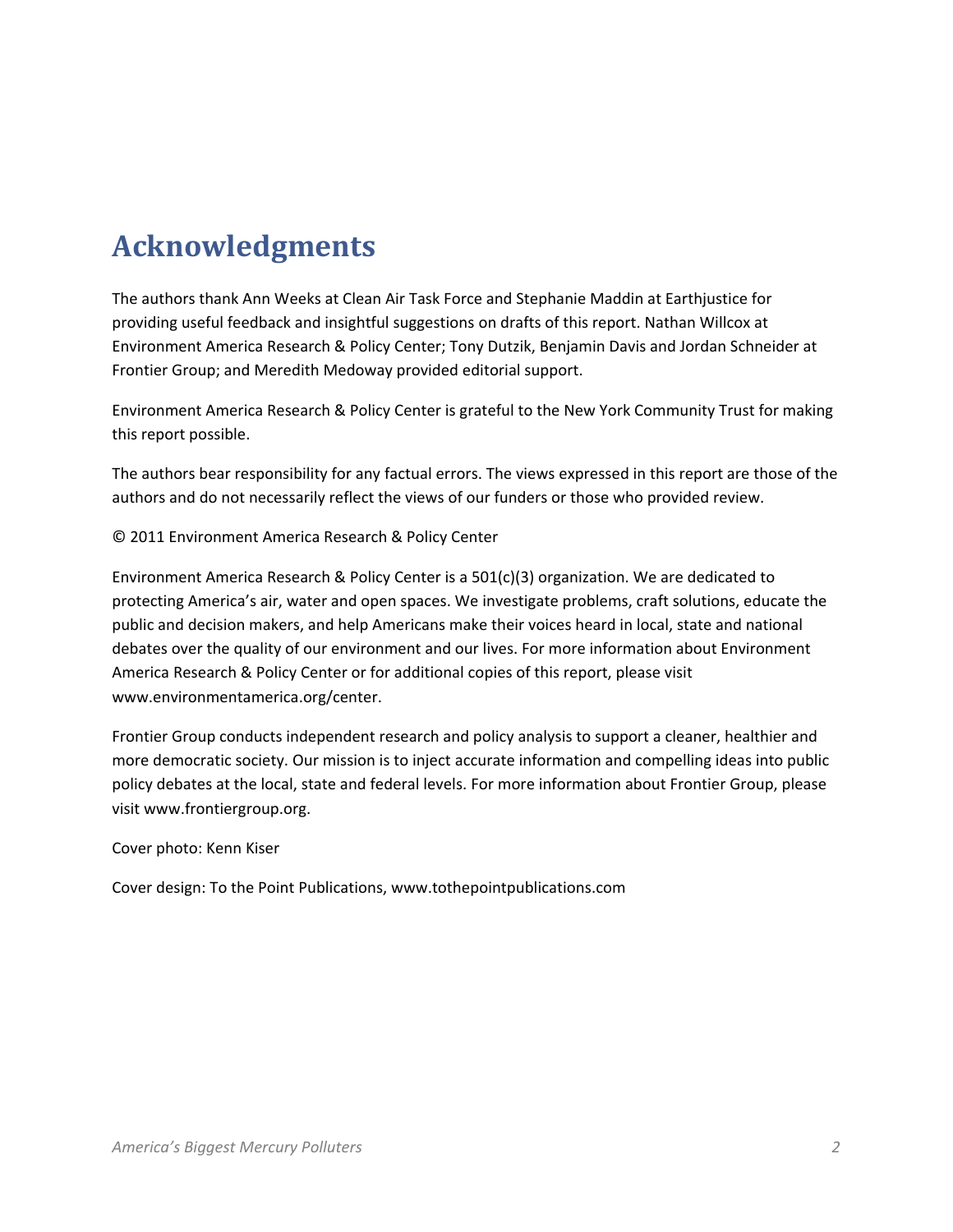# **Table of Contents**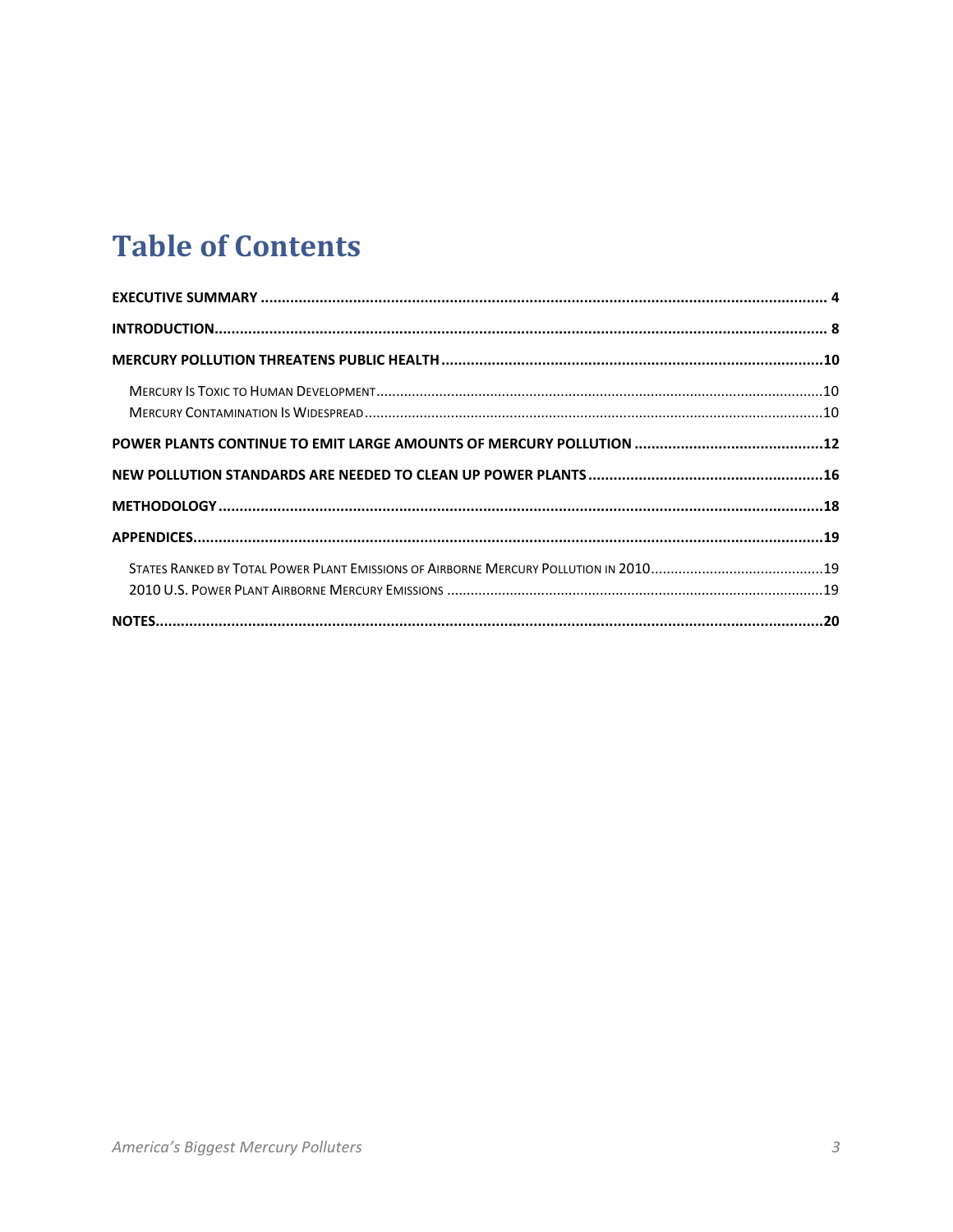# **Executive Summary**

Power plants continue to release large amounts of toxic pollutants, including mercury, into our air. In 2010, two-thirds of all airborne mercury pollution in the United States came from the smokestacks of coal-fired power plants. In other words, power plants generate more airborne mercury pollution than all other industrial sources combined.\*

Mercury is a potent neurotoxicant. Mercury exposure during critical periods of brain development can contribute to irreversible deficits in verbal skills, damage to attention and motor control, and reduced IQ.

In 2011, the U.S. Environmental Protection Agency (EPA) developed the first national standards limiting mercury and other toxic air pollution from existing coal- and oil-fired power plants. Implementing these standards will protect public health.

#### **Coal-fired power plants are a major source of airborne mercury pollution.**

- The Big Brown Steam Electric Station and Lignite Coal Mine in Fairfield, Texas, emitted 1,610 pounds of mercury pollution into our air in 2010, the most of any industrial facility in the nation.
- This amount is significant because mercury is so potent. Distributed over a wide area, just fractions of an ounce of mercury can contaminate local and regional water bodies, making resident fish unsafe to eat. All 50 states currently have advisories warning women and children not to eat local fish due to mercury contamination.
- Of the top 10 biggest mercury-polluting power plants in the country, six are located in Texas, with one each in Alabama, Louisiana, Missouri and Ohio. Table ES-1 lists these top 10 biggest mercury polluters.
- Among all states nationwide, Texas ranked first in terms of overall airborne mercury pollution produced by power plants in 2010. Ohio ranked second, followed by Pennsylvania in third. (See Table ES-2.)
- Just five companies were responsible for more than one-third of all power plant mercury emissions in 2010, led by American Electric Power with 6,200 pounds. (See Table ES-3.)

 $\overline{a}$ 

<sup>\*</sup> The data presented in this report focus on power plant emissions data reported to the U.S. Environmental Protection Agency's *Toxics Release Inventory* (TRI). Industries that are not required to report to TRI, or facilities with emissions below the reporting threshold, will not be represented in the data. For more detail, see the Methodology section on page 18.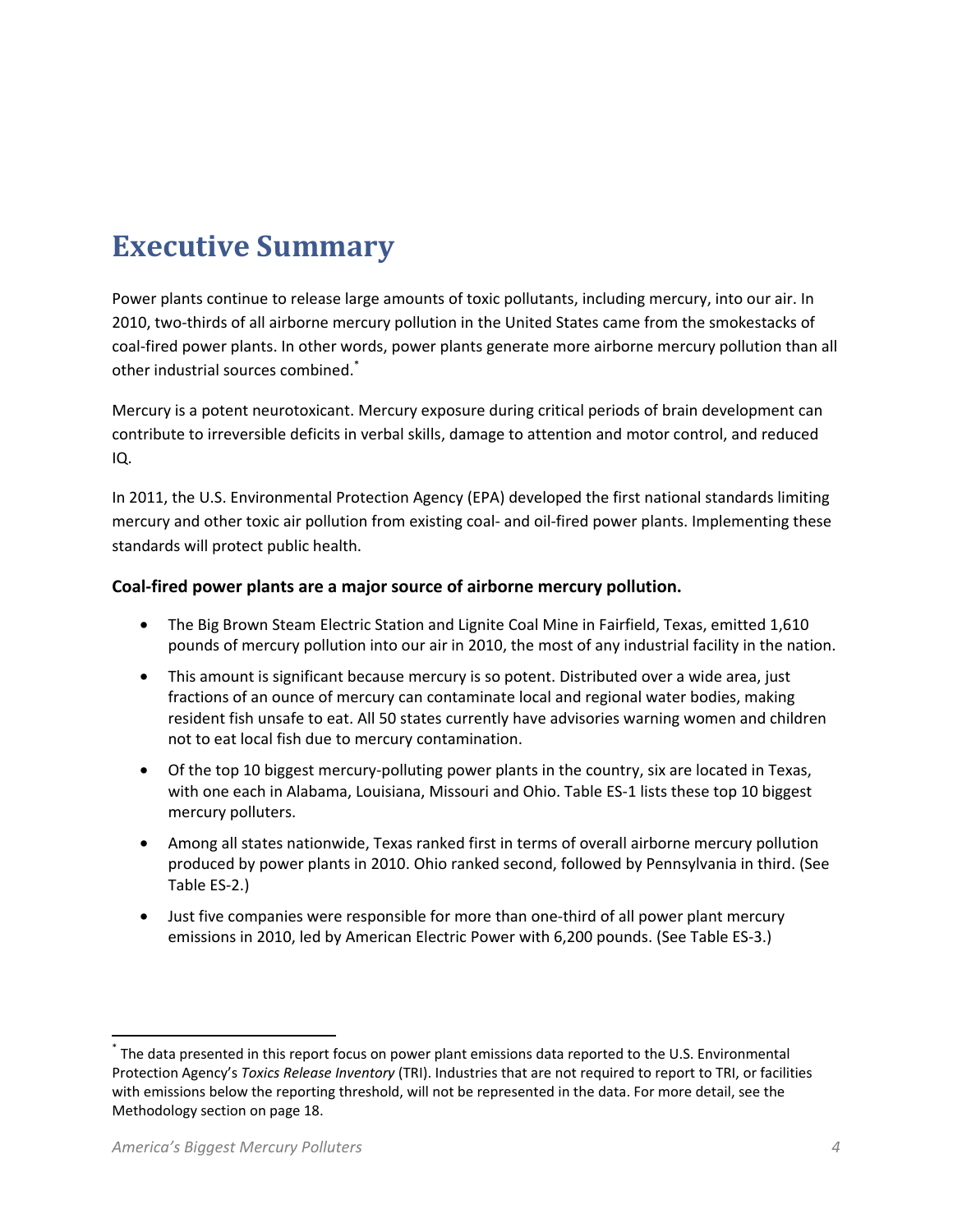| <b>National</b><br><b>Rank</b> | <b>Facility Name</b>                                                 | <b>Airborne</b><br><b>Mercury</b><br><b>Emissions</b><br>(pounds) | <b>State</b> | <b>County</b>    | <b>City</b>              | Owner                                 |
|--------------------------------|----------------------------------------------------------------------|-------------------------------------------------------------------|--------------|------------------|--------------------------|---------------------------------------|
| $\mathbf{1}$                   | <b>Big Brown Steam Electric</b><br><b>Station &amp; Lignite Mine</b> | 1,610                                                             | <b>TX</b>    | Freestone        | Fairfield                | Luminant<br><b>Generation Co. LLC</b> |
| $\overline{2}$                 | Ameren Missouri Labadie<br><b>Energy Center</b>                      | 1,527                                                             | <b>MO</b>    | Franklin         | Labadie                  | Ameren Corp.                          |
| $\overline{\mathbf{3}}$        | Martin Lake Steam Electric<br><b>Station &amp; Lignite Mine</b>      | 1,420                                                             | <b>TX</b>    | Rusk             | Tatum                    | Luminant<br><b>Generation Co. LLC</b> |
| $\overline{\mathbf{4}}$        | Limestone Electric<br><b>Generating Station</b>                      | 1,150                                                             | <b>TX</b>    | Limestone        | Jewett                   | <b>NRG Texas Power</b><br><b>LLC</b>  |
| 5                              | American Electric Power<br>H.W. Pirkey Power Plant                   | 1,070                                                             | <b>TX</b>    | Harrison         | <b>Hallsville</b>        | <b>American Electric</b><br>Power     |
| 6                              | <b>Miller Steam Plant</b>                                            | 1,037                                                             | AL           | Jefferson        | Quinton                  | Southern Co.                          |
| $\overline{\mathbf{z}}$        | Monticello Steam Electric<br><b>Station &amp; Lignite Mine</b>       | 1,005                                                             | <b>TX</b>    | <b>Titus</b>     | <b>Mount</b><br>Pleasant | Luminant<br><b>Generation Co. LLC</b> |
| 8                              | Big Cajun 2                                                          | 850                                                               | LA           | Pointe<br>Coupee | New Roads                | NRG Energy Inc.                       |
| 9                              | American Electric Power<br><b>Gavin Plant</b>                        | 829                                                               | OH           | Gallia           | Cheshire                 | American Electric<br>Power            |
| 10                             | W.A. Parish Electric<br><b>Generating Station</b>                    | 820                                                               | ТX           | Fort Bend        | Thompsons                | <b>NRG Texas Power</b><br>LLC         |

#### *Table ES-1: Top 10 Dirtiest Power Plants, 2010 Airborne Mercury Pollution*

## *Table ES-2: Top Ten States Ranked by Total Power Plant Emissions of Airborne Mercury Pollution in 2010*

| <b>Rank</b>    | <b>State</b>  | <b>Airborne Mercury</b><br><b>Emissions (pounds)</b> |
|----------------|---------------|------------------------------------------------------|
| $\mathbf{1}$   | Texas         | 11,127                                               |
| $\overline{2}$ | Ohio          | 4,218                                                |
| 3              | Pennsylvania  | 3,964                                                |
| 4              | Missouri      | 3,835                                                |
| 5              | Indiana       | 3,175                                                |
| 6              | Alabama       | 3,002                                                |
| 7              | West Virginia | 2,495                                                |
| 8              | North Dakota  | 2,363                                                |
| 9              | Kentucky      | 2,287                                                |
| 10             | Michigan      | 2,253                                                |

### *Table ES-3: The Top Five Polluting Power Companies, 2010, Airborne Mercury*

| <b>Rank</b>    | <b>Company</b>                    | <b>Airborne</b><br><b>Mercury</b><br><b>Emissions</b><br>(pounds) |
|----------------|-----------------------------------|-------------------------------------------------------------------|
| 1              | <b>American Electric</b><br>Power | 6,220                                                             |
| $\overline{2}$ | Luminant<br>Generation Co.        | 4,585                                                             |
| 3              | Southern Co.                      | 4,369                                                             |
| 4              | Ameren Corp.                      | 3,699                                                             |
| 5              | <b>NRG Energy</b>                 | 3.025                                                             |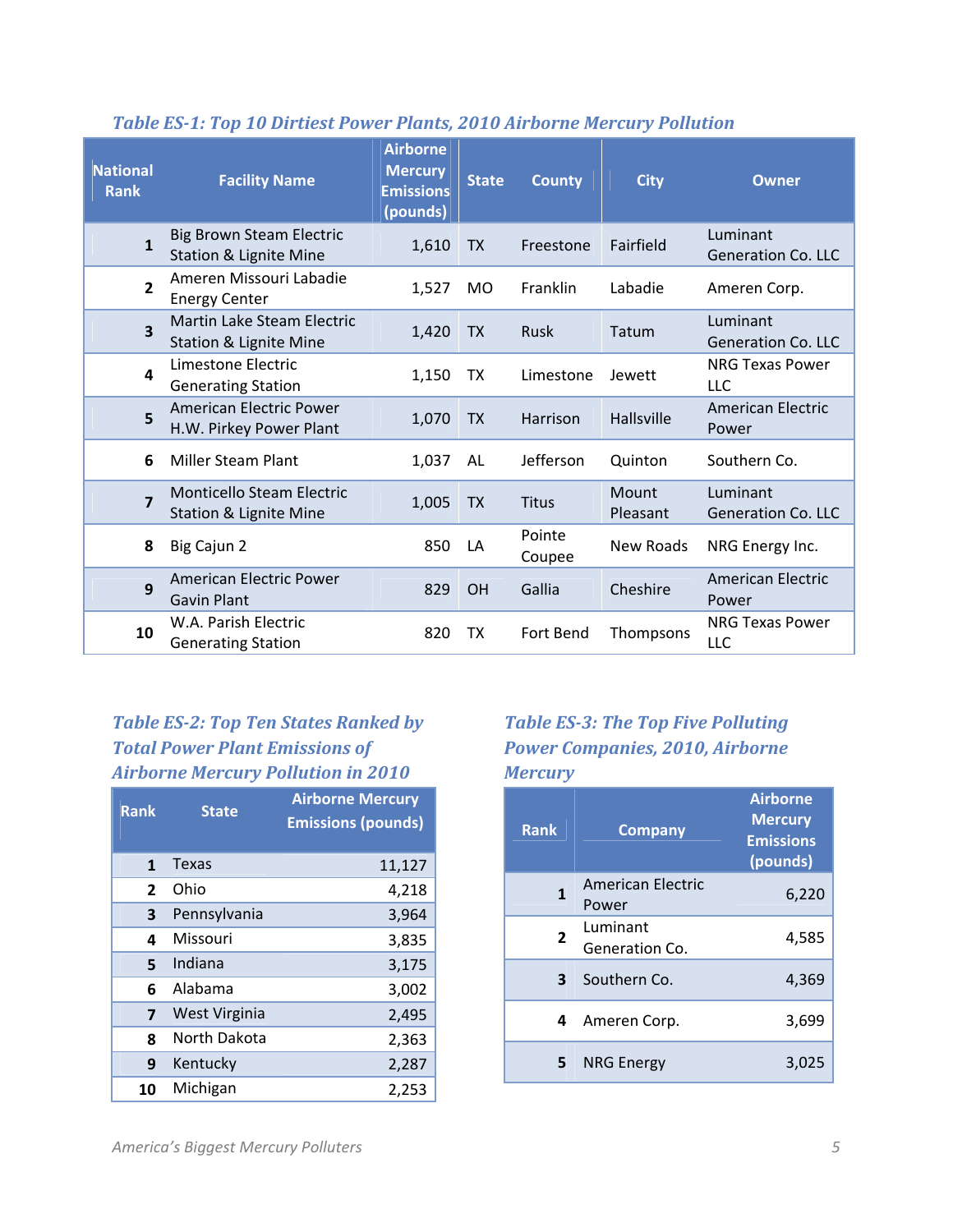#### **Mercury pollution threatens public health.**

- Largely due to emissions from coal-fired power plants, mercury contamination in our environment is widespread. After leaving the smokestack, mercury falls to the ground in rain or snow, contaminates waterways, and accumulates in fish. Eating contaminated fish is the main source of human exposure to mercury.
- Mercury is a potent neurotoxicant. During critical windows of brain development that occur *in utero* and in the first year or two of a child's life, mercury exposure can lead to irreversible deficits in attention and motor control, damage to verbal skills, and reduced IQ.
- One in 10 women of childbearing age in the United States has enough mercury in her blood to put her child at risk of developmental damage should she become pregnant.



*Figure ES-1: Power Plant Sources of Airborne Mercury Pollution, 2010* 

*Each circle in this map represents a power plant that reported mercury pollution in 2010. The area of the circle is directly proportional to the amount of mercury the plant emitted.*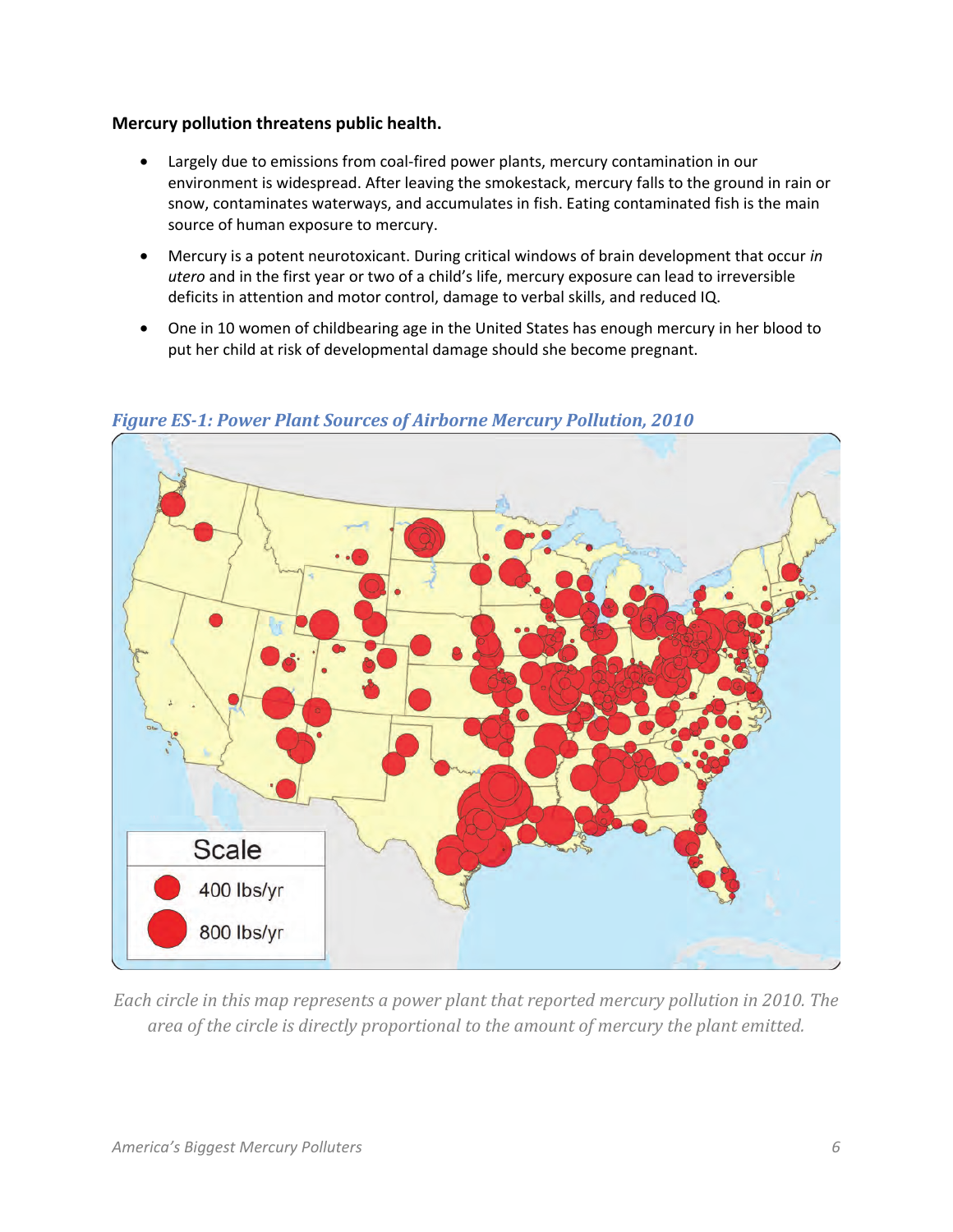#### **New EPA standards will limit mercury pollution from power plants and protect public health.**

- Under the authority of the Clean Air Act, EPA has developed the first national standard limiting releases of mercury and other toxic air pollutants from existing coal- and oil-fired power plants. As proposed in March 2011, this standard will require power plant owners to cut overall emissions of mercury by more than 90 percent using widely available, proven pollution control technologies.
- Similar standards affecting other industries have successfully reduced mercury contamination of fish in local waterways.
- As proposed, the new emissions standard will improve public health. EPA estimates that for every dollar spent to reduce pollution from power plants, the American public and American businesses will see up to \$13 in health and economic benefits. In total, the rules could provide as much as \$140 billion worth of benefits annually.
- EPA should finalize the rules as proposed. Congress should support this common-sense action.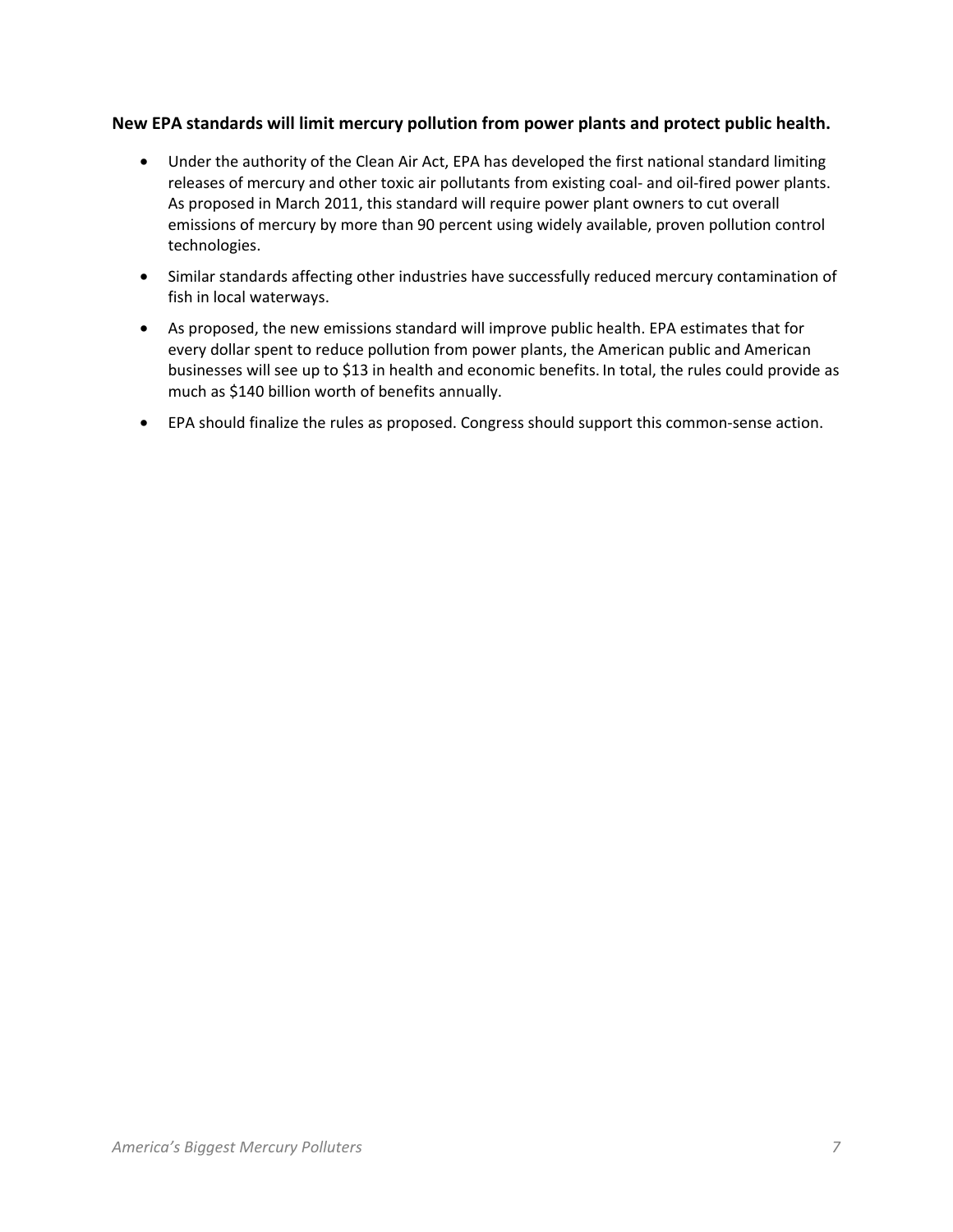## **Introduction**

In 1970, President Nixon sat down in the Roosevelt Room of the White House to sign the Clean Air Act into law. He said, "I think that the year of 1970 will be known as the year of the beginning, in which we really began to move on the problems of clean air and clean water and open spaces for the future generations of America."<sup>1</sup>

How right he was. 1970 was a landmark year for action to protect our health, our air and our water. It was also the beginning of a long road – and we still have not yet reached our destination.

Although America has made great strides in cleaning up sources of air pollution from automobiles to factories over the last four decades, air pollution remains a serious and persistent problem. Moreover, our increasing understanding of the dangers posed by toxic pollutants only brings the terrible toll that air pollution causes into greater focus. Every year, air pollution kills tens of thousands of Americans, triggers millions of asthma attacks, and causes millions of missed work and school days due to pollutionrelated illness.<sup>2</sup> Air pollution costs us hundreds of billions of dollars a year in sickness and lost productivity.<sup>3</sup>

Industry resistance to common-sense measures that would reduce pollution and protect the health of American families has unnecessarily dragged out the process of cleaning the air. Owners of coal-fired power plants, in particular, have been granted ample time to clean up over the years. Grandfathered under provisions of the Clean Air Act that were intended to require power plants to install better



pollution controls at the time of any major modifications, many coal-fired power plants have avoided installing effective emissions controls for decades.

Coal-fired power plants are a particularly large source of mercury pollution – a scourge that affects hundreds of thousands of children across the country. By 1990, when Congress rewrote the Clean Air Act to demand faster cleanup of toxic air pollution, coal-fired power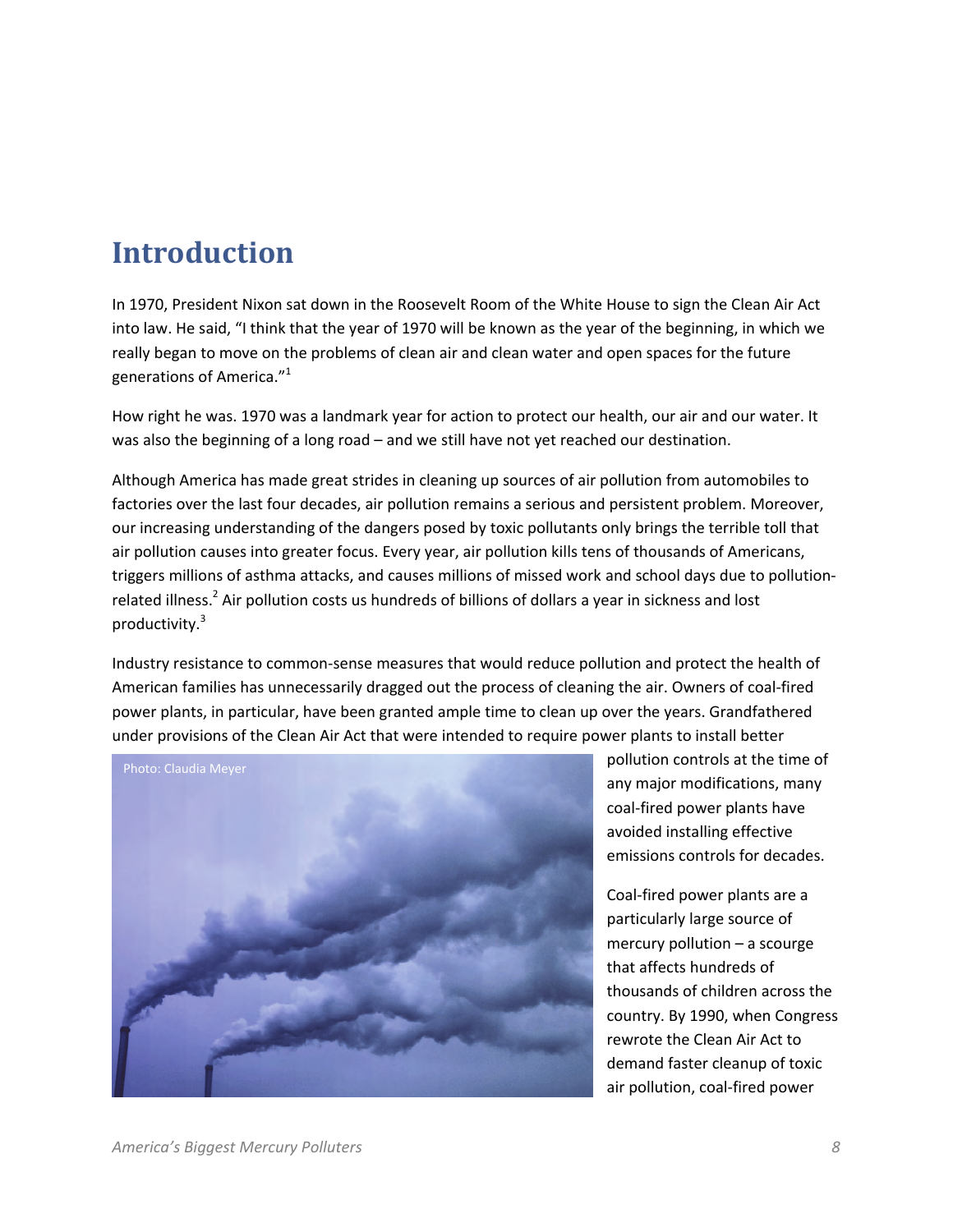plants produced about as much airborne mercury pollution as municipal waste incinerators and medical waste incinerators.<sup>4</sup> However, in response to the 1990 Clean Air Act Amendments, mercury emissions from incinerators are down by well over 95 percent.<sup>5</sup> In contrast, almost half of the nation's fleet of coal-fired power plants still lacks modern emissions control technology.<sup>6</sup>

This year, EPA has proposed to finally require all existing coal- and oil-fired power plants to reduce toxic pollution and safeguard our health. It is long past time for these plants to clean up and to compete on an equal playing field with other power generating facilities under a national emissions standard. Once the new standard becomes final, perhaps 2011, too, can be known as the year in which we "really began to move on the problems of clean air and clean water and open spaces for the future generations of America."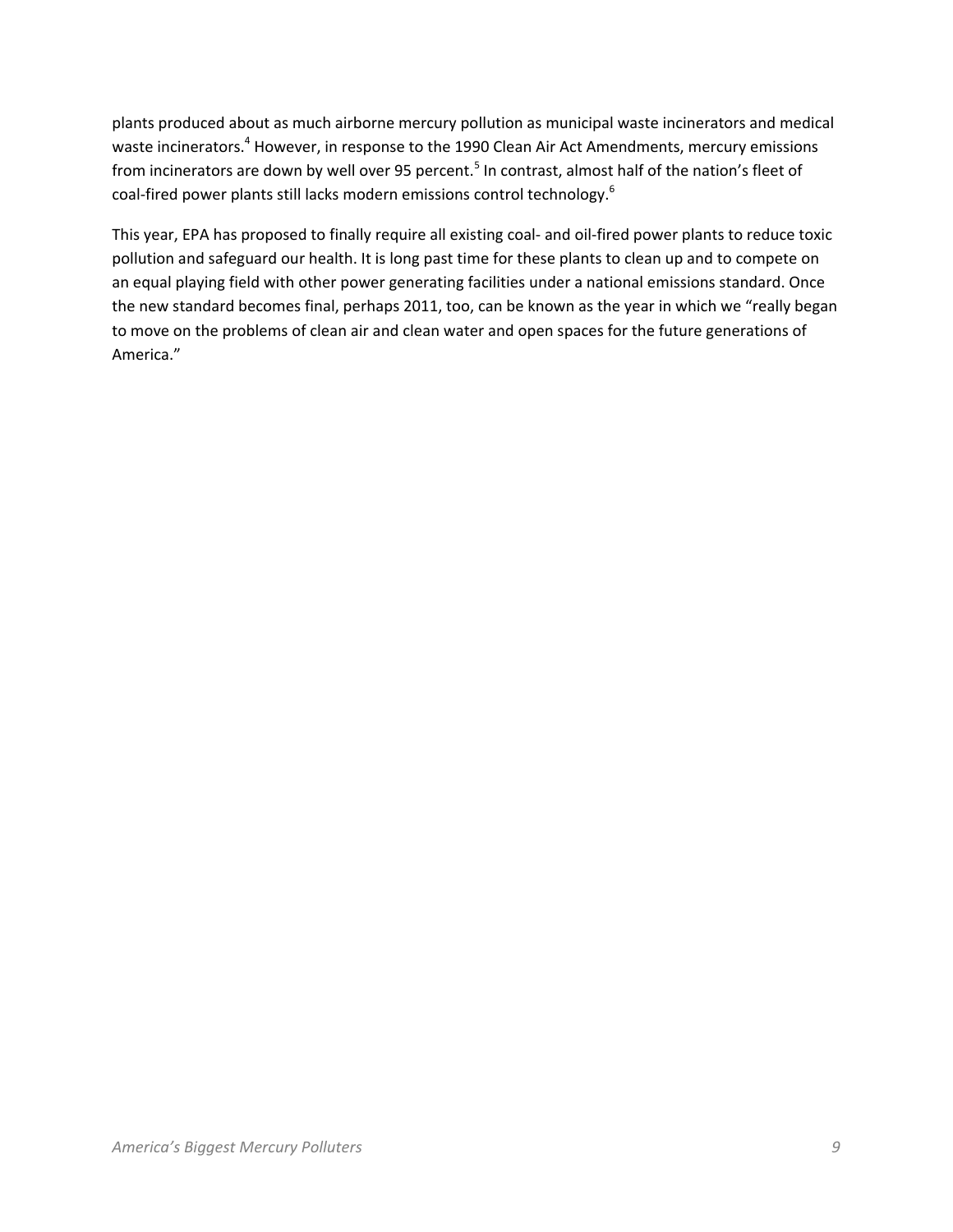# **Mercury Pollution Threatens Public Health**

Mercury is a potent neurotoxicant.<sup>7</sup> Children are particularly vulnerable to the harmful impacts of mercury during critical windows of development that occur before birth and through the first few years of life.<sup>8</sup> Mercury exposure can lead to irreversible deficits in verbal skills, damage to attention and motor control, and reduced IQ.

Largely due to emissions from coal-fired power plants, mercury contaminates waterways across the United States, from coastal bays to the Great Lakes. Mercury does not decompose in the environment. Rather, it can accumulate in fish and throughout the food chain, all the way to humans. People are primarily exposed to mercury through eating contaminated fish. Every state in the country has issued some form of advisory warning about the consumption of mercury-contaminated fish from local waters.

Scientists at the U.S. Environmental Protection Agency have estimated that one in 10 women of childbearing age in the United States has enough mercury in her bloodstream to risk damage to her child's brain development should she become pregnant.<sup>9</sup> In other words, between 320,000 and 640,000 children born every year are exposed to mercury at levels associated with measurable developmental damage. $10$ 

## **Mercury Is Toxic to Human Development**

As documented by the U.S. National Academy of Sciences, children exposed to low-dosage levels of mercury while in the womb can develop brain damage, leading to delayed language development, deficits in verbal skills, damage to attention and motor control, and reduced IQ.<sup>11</sup> The effects appear irreversible. Scientists have found that deficits due to *in utero* exposure still persist at age 14.<sup>12</sup>

Even adults are vulnerable to mercury pollution. Eating contaminated fish at any age can cause deficits in brain function, as well as fertility and cardiovascular problems. $^{13}$ 

Researchers at Mt. Sinai School of Medicine, Harvard Medical School, Boston Children's Hospital and the Albert Einstein College of Medicine estimate that mercury pollution costs the nation \$8.7 billion annually in diminished intelligence of the population and resulting lost productivity.<sup>14</sup>

## **Mercury Contamination Is Widespread**

Elemental mercury occurs naturally in our environment and can be found in coal and other underground rock deposits. When power plants burn coal, they emit mercury and other toxic pollutants into the air. After leaving the power plant smokestack, mercury pollution falls to the ground in rain or snow and then washes into lakes, streams and the ocean.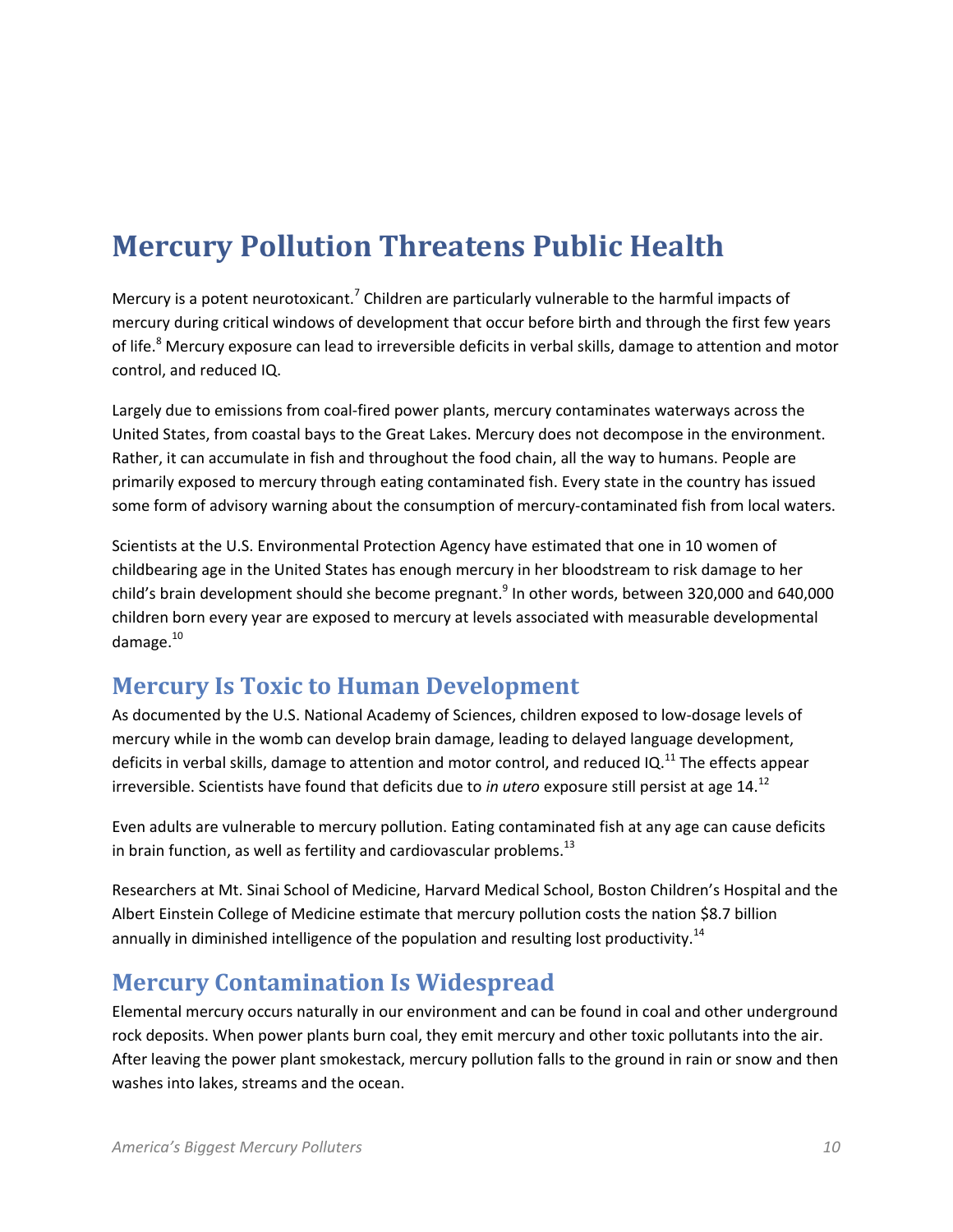Mercury does not readily decompose in the environment. Instead, small organisms can transform it into mercury compounds that do not readily leave the body. These compounds build up in aquatic organisms and tend to increase in concentration in species at the top of the food chain. Species that tend to have high levels of mercury include larger freshwater fish and saltwater species such as tuna, swordfish and shark. People who eat contaminated fish end up with mercury that builds up in their bodies.<sup>15</sup>

According to the United States Environmental Protection Agency, mercury pollution impairs nearly 5,000 bodies of water across the country.<sup>16</sup> Mercury contamination affects:<sup>17</sup>

- More than 14 million acres of bays, estuaries, lakes, reservoirs and ponds;
- More than 60,000 miles of rivers and streams; and
- More than 6,600 miles of coastal shoreline.

Every state in the United States has issued an advisory warning against the consumption of species of fish that tend to have dangerous levels of mercury.<sup>18</sup> Every square inch of the Great Lakes is under a mercury advisory, along with thousands of smaller water bodies across the country.<sup>19</sup>



*Scientists at the U.S. Environmental Protection Agency have estimated that one in 10 women of childbearing age in the United States has enough mercury in her bloodstream to risk damage to her child's brain development should she become pregnant.*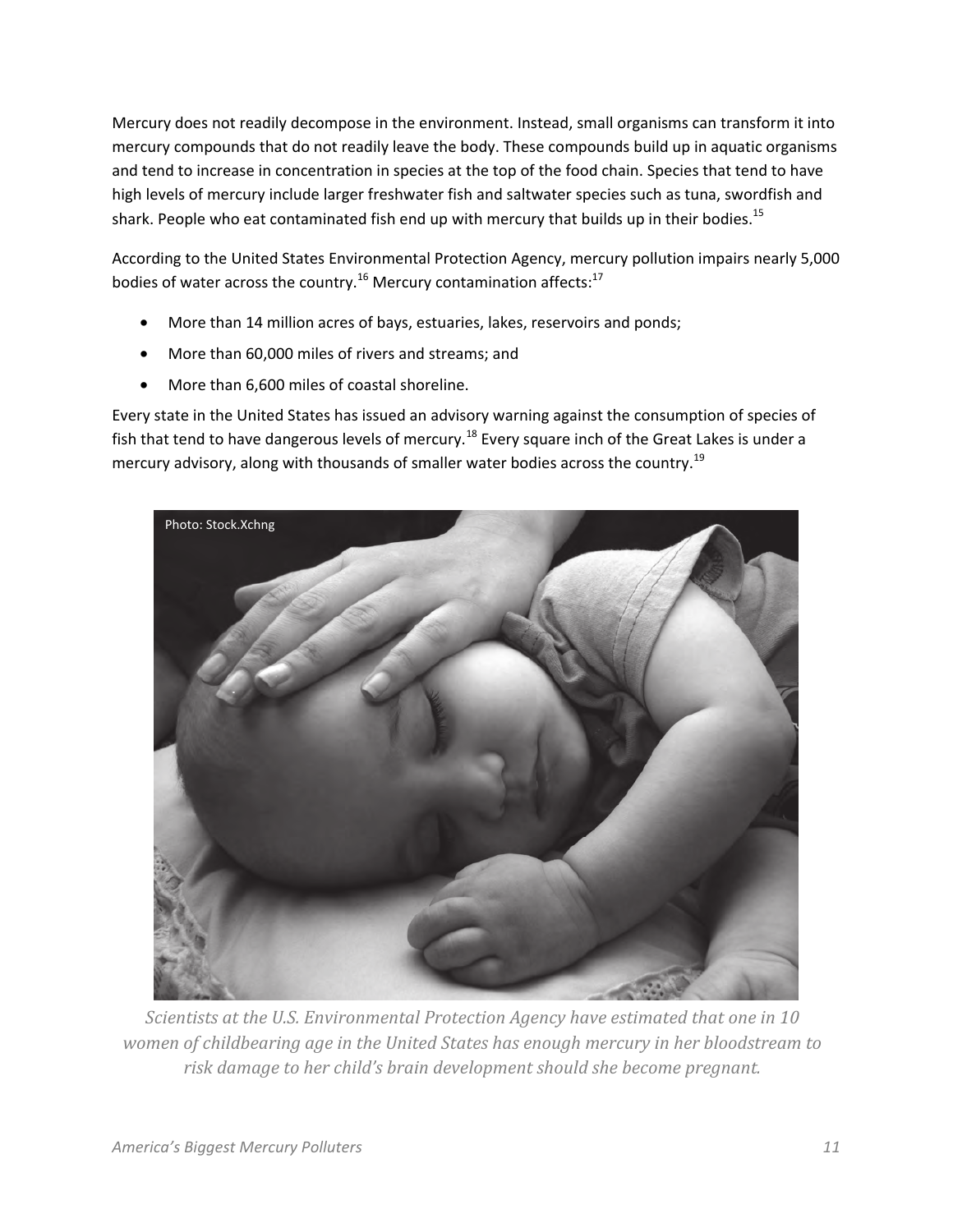# **Power Plants Continue to Emit Large Amounts of Mercury Pollution**

Coal-fired power plants are the largest source of airborne mercury emissions in America. In 2010, twothirds of all airborne mercury pollution came from the smokestacks of these power plants.<sup>20</sup> In other words, coal-fired power plants together generate more airborne mercury pollution than all other sources – including incinerators, steel mills and cement manufacturing plants – combined.

In total, power plants emitted 66,050 pounds of mercury pollution into the air in 2010. This amount is significant. Very small amounts of mercury can contaminate local and regional water bodies, making resident fish unsafe to eat. $^{21}$ 

The most polluting industrial facility in the nation – the Big Brown Steam Electric Station and Lignite Coal Mine in Fairfield, Texas – emitted 1,610 pounds of mercury pollution in 2010. Of the top 10 biggest mercury-polluting power plants in the country, six are located in Texas, with one each in Alabama, Louisiana, Missouri and Ohio. Table 1 lists the top 25 biggest mercury polluters out of the 457 power facilities that reported mercury emissions to the EPA's Toxics Release Inventory in 2010.

| <b>National</b><br><b>Rank</b> | <b>Facility Name</b>                                                  | <b>Airborne</b><br><b>Mercury</b><br><b>Emissions</b><br>(pounds) | <b>State</b> | <b>County</b>    | <b>City</b>       | <b>Owner</b>                          |
|--------------------------------|-----------------------------------------------------------------------|-------------------------------------------------------------------|--------------|------------------|-------------------|---------------------------------------|
| $\mathbf{1}$                   | <b>Big Brown Steam Electric</b><br><b>Station &amp; Lignite Mine</b>  | 1,610                                                             | <b>TX</b>    | Freestone        | Fairfield         | <b>Luminant Generation</b><br>Co. LLC |
| $\overline{2}$                 | Ameren Missouri Labadie<br><b>Energy Center</b>                       | 1,527                                                             | MO.          | <b>Franklin</b>  | Labadie           | Ameren Corp.                          |
| 3                              | Martin Lake Steam Electric<br><b>Station &amp; Lignite Mine</b>       | 1,420                                                             | <b>TX</b>    | <b>Rusk</b>      | Tatum             | <b>Luminant Generation</b><br>Co. LLC |
| 4                              | Limestone Electric<br><b>Generating Station</b>                       | 1,150                                                             | TX           | Limestone        | Jewett            | NRG Texas Power LLC                   |
| 5                              | H.W. Pirkey Power Plant                                               | 1,070                                                             | TX           | Harrison         | <b>Hallsville</b> | American Electric<br>Power            |
| 6                              | <b>Miller Steam Plant</b>                                             | 1,037                                                             | AL           | <b>Jefferson</b> | Quinton           | Southern Co.                          |
| $\overline{7}$                 | <b>Monticello Steam Electric</b><br><b>Station &amp; Lignite Mine</b> | 1,005                                                             | <b>TX</b>    | <b>Titus</b>     | Mount<br>Pleasant | <b>Luminant Generation</b><br>Co. LLC |

#### *Table 1: Top 25 Dirtiest Power Plants in Terms of Airborne Mercury Pollution in 2010*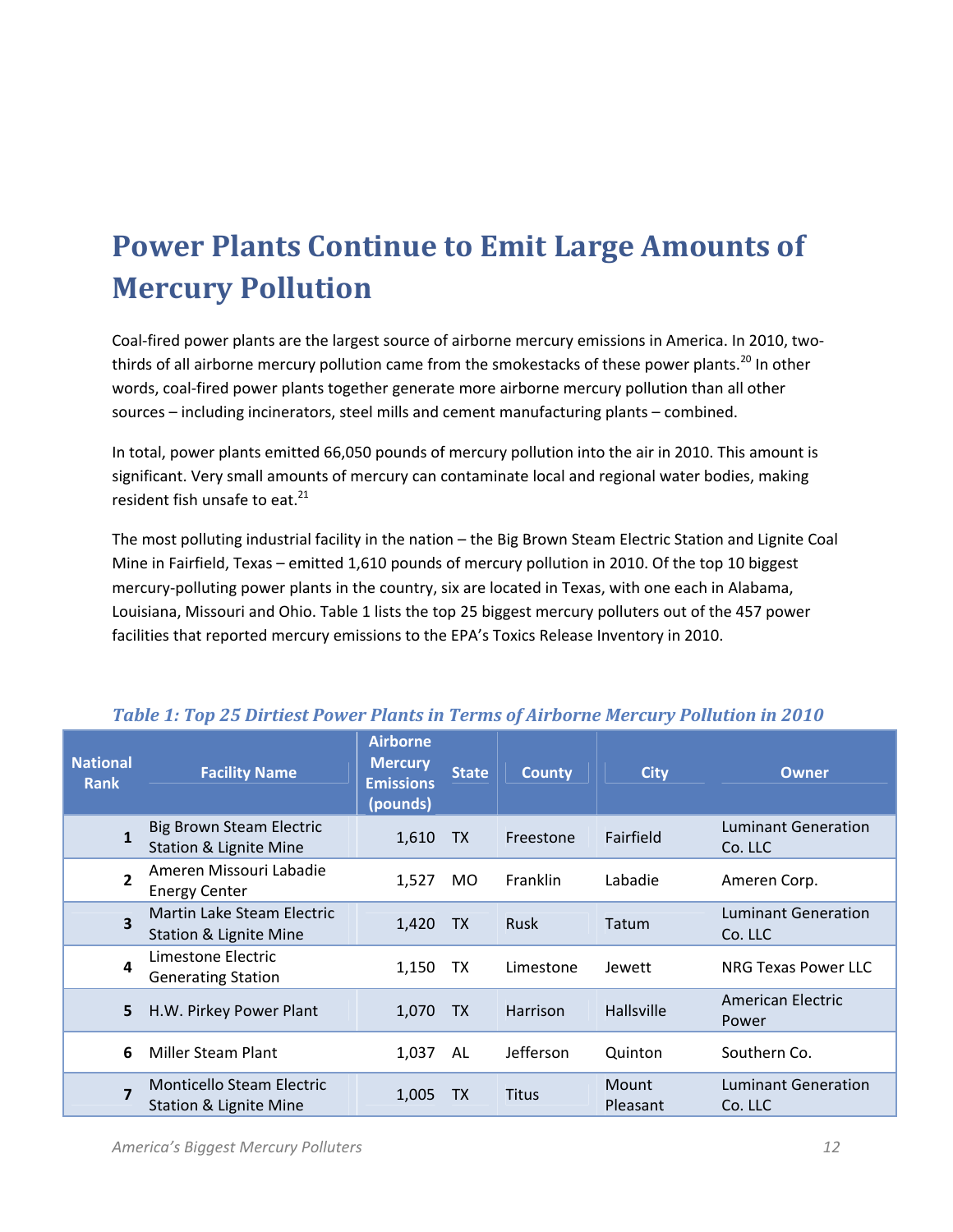## *Table 1: Top 25 Dirtiest Power Plants in Terms of Airborne Mercury Pollution in 2010 (Continued)*

| <b>National</b><br><b>Rank</b> | <b>Facility Name</b>                                          | <b>Airborne</b><br><b>Mercury</b><br><b>Emissions</b><br>(pounds) | <b>State</b> | <b>County</b>          | <b>City</b>  | <b>Owner</b>                        |
|--------------------------------|---------------------------------------------------------------|-------------------------------------------------------------------|--------------|------------------------|--------------|-------------------------------------|
| 8                              | Big Cajun 2                                                   | 850                                                               | LA           | Pointe<br>Coupee       | New Roads    | NRG Energy Inc.                     |
| 9                              | <b>Gavin Plant</b>                                            | 829                                                               | <b>OH</b>    | Gallia                 | Cheshire     | <b>American Electric</b><br>Power   |
| 10                             | W.A. Parish Electric<br><b>Generating Station</b>             | 820                                                               | TX           | Fort Bend              | Thompsons    | <b>NRG Texas Power LLC</b>          |
| 11                             | <b>Coal Creek Station</b>                                     | 779                                                               | <b>ND</b>    | Underwood              | Mclean       | <b>Great River Energy</b>           |
| 12                             | <b>Shawville Station</b>                                      | 702                                                               | PA           | Shawville              | Clearfield   | GenOn Energy Inc.                   |
| 13                             | <b>Grand River Dam Authority</b><br><b>Coal Fired Complex</b> | 670                                                               | OK           | Chouteau               | <b>Mayes</b> | <b>Grand River Dam</b><br>Authority |
| 14                             | Detroit Edison Monroe<br><b>Power Plant</b>                   | 660                                                               | MI           | Monroe                 | Monroe       | DTE Energy Co.                      |
| 15                             | Independence Steam<br><b>Electric Station</b>                 | 601                                                               | <b>AR</b>    | <b>Newark</b>          | Independence | Entergy Corp.                       |
| 16                             | American Electric Power<br>Amos Plant                         | 585                                                               | <b>WV</b>    | Winfield               | Putnam       | <b>American Electric</b><br>Power   |
| 17                             | <b>Conemaugh Power Plant</b>                                  | 576                                                               | <b>PA</b>    | <b>New</b><br>Florence | Indiana      | GenOn Energy Inc.                   |
| 18                             | <b>IPL Petersburg</b>                                         | 568                                                               | IN           | Petersburg             | Pike         | AES Corp.                           |
| 19                             | Salt River Project Navajo<br><b>Generating Station</b>        | 566                                                               | <b>AZ</b>    | Page                   | Coconino     | Salt River Project                  |
| 20                             | <b>White Bluff Generating</b><br>Plant                        | 559                                                               | AR           | Redfield               | Jefferson    | Entergy Corp.                       |
| 21                             | <b>EME Homer City Generation</b><br><b>LP</b>                 | 547                                                               | <b>PA</b>    | <b>Homer City</b>      | Indiana      | <b>Edison International</b>         |
| 22                             | <b>Gaston Steam Plant</b>                                     | 545                                                               | <b>AL</b>    | Wilsonville            | Shelby       | Southern Co.                        |
| 23                             | Milton R. Young Station                                       | 544                                                               | <b>ND</b>    | Center                 | Oliver       | Minnkota Power<br>Cooperative Inc.  |
| 24                             | <b>Calaveras Power Station</b>                                | 540                                                               | TX           | San<br>Antonio         | Bexar        | City of San Antonio                 |
| 25                             | Jeffrey Energy Center                                         | 524                                                               | <b>KS</b>    | Saint Marys            | Pottawatomie | Westar Energy Inc.                  |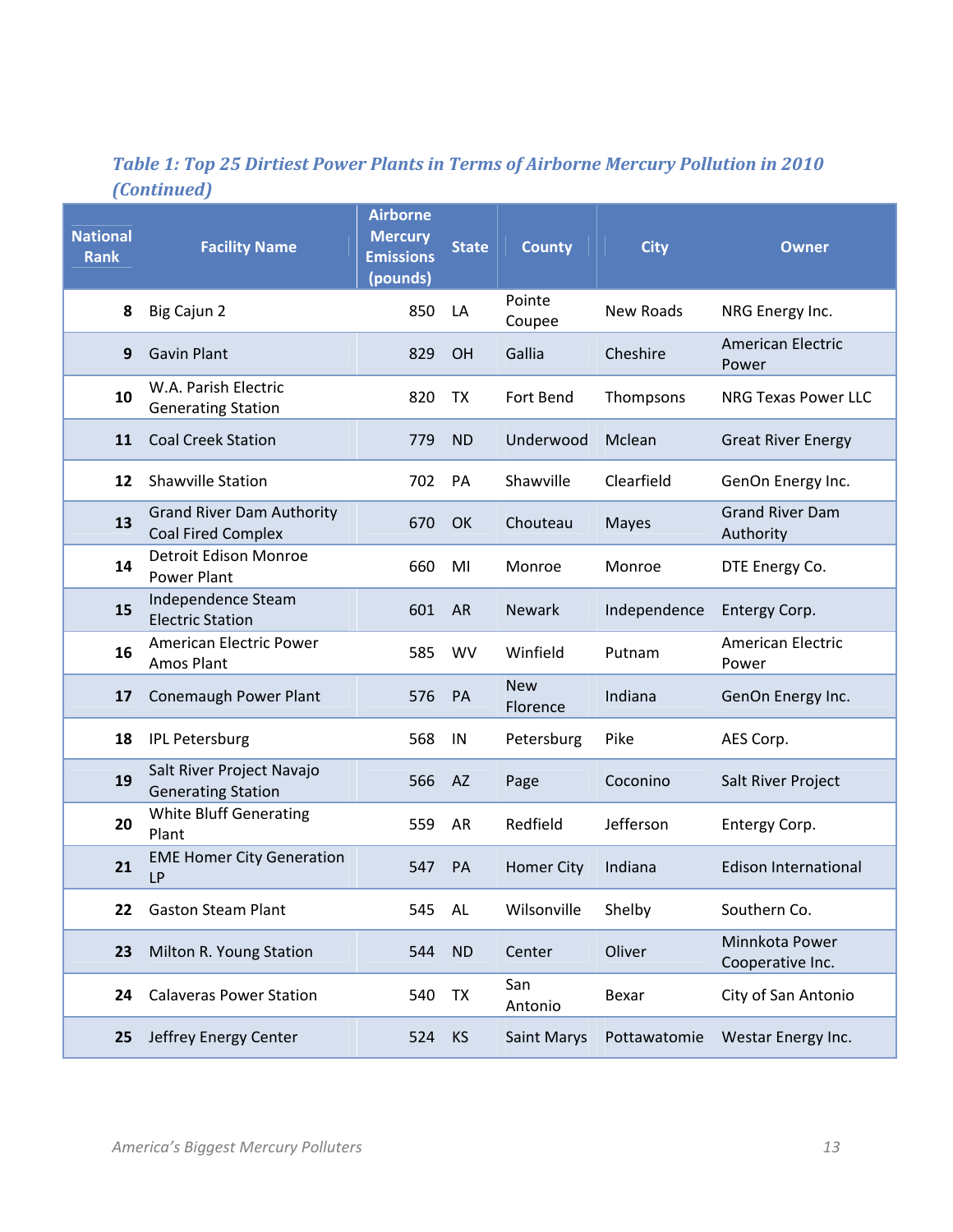



*Each circle in this map represents a power plant that reported mercury pollution in 2010. The area of the circle is directly proportional to the amount of mercury the plant emitted.* 

## *Table 2: Top Ten States Ranked by Total Power Plant Emissions of Airborne Mercury Pollution in 2010*

| <b>Rank</b>    | <b>State</b> | <b>Airborne Mercury</b><br><b>Emissions (pounds)</b> |
|----------------|--------------|------------------------------------------------------|
|                | <b>Texas</b> | 11,127                                               |
| $\overline{2}$ | Ohio         | 4,218                                                |
|                | Pennsylvania | 3,964                                                |
|                | Missouri     | 3,835                                                |
|                | Indiana      | 3,175                                                |

| <b>Rank</b> | <b>State</b>  | <b>Airborne Mercury</b><br><b>Emissions (pounds)</b> |
|-------------|---------------|------------------------------------------------------|
| հ           | Alabama       | 3,002                                                |
|             | West Virginia | 2,495                                                |
| Ջ           | North Dakota  | 2,363                                                |
| q           | Kentucky      | 2,287                                                |
|             | Michigan      | 2,253                                                |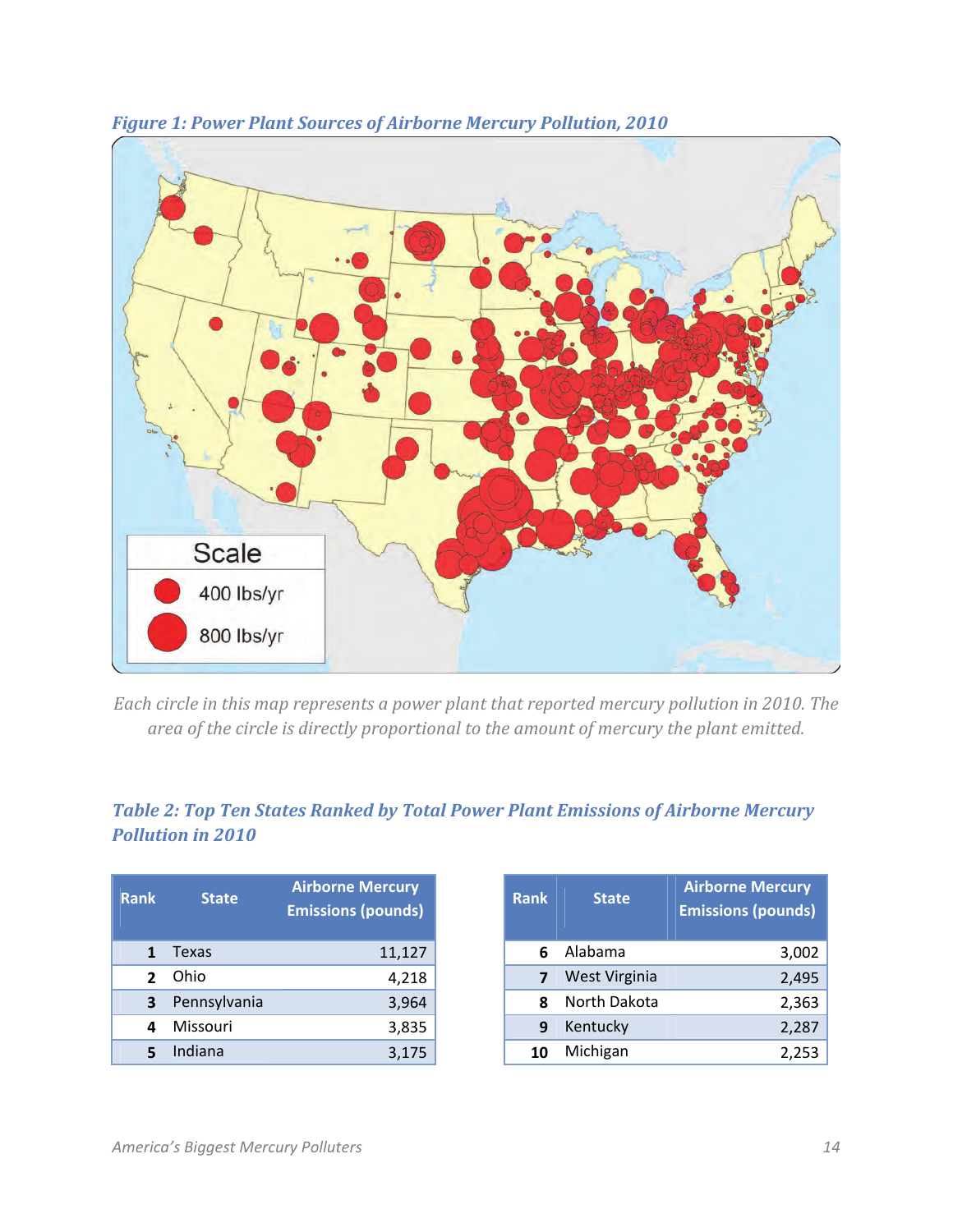Just five companies were responsible for more than one-third of all power plant mercury emissions, led by American Electric Power with 6,220 pounds. (See Table 3.) Luminant, Southern Company, Ameren Corporation and NRG Energy were all responsible for more than 3,000 pounds of mercury pollution.

|                         |                                 | <b>Airborne Mercury</b> |
|-------------------------|---------------------------------|-------------------------|
| <b>Rank</b>             | <b>Company</b>                  | <b>Emissions</b>        |
|                         |                                 | (pounds)                |
| $\mathbf{1}$            | <b>American Electric Power</b>  | 6,220                   |
| $\overline{2}$          | Luminant Generation Co.         | 4,585                   |
| $\overline{\mathbf{3}}$ | Southern Co.                    | 4,369                   |
| 4                       | Ameren Corp.                    | 3,699                   |
| 5                       | <b>NRG Energy</b>               | 3,025                   |
| 6                       | Berkshire Hathaway              | 2,314                   |
| $\overline{\mathbf{z}}$ | GenOn Energy Inc.               | 2,033                   |
| 8                       | U.S. Tennessee Valley Authority | 1,836                   |
| 9                       | <b>Xcel Energy</b>              | 1,659                   |
| 10                      | <b>PPL Corporation</b>          | 1,615                   |
| 11                      | DTE Energy Co.                  | 1,559                   |
| 12                      | Duke Energy Corp.               | 1,444                   |
| 13                      | Allegheny Energy Inc.           | 1,413                   |
| 14                      | Entergy Corp.                   | 1,355                   |
| 15                      | Alliant Energy Corp.            | 1,229                   |
| 16                      | FirstEnergy Generation Corp.    | 1,088                   |
| 17                      | <b>Dominion Resources Inc.</b>  | 1,056                   |
| 18                      | <b>Edison International</b>     | 1,041                   |
| 19                      | <b>Basin Electric</b>           | 1,040                   |
| 20                      | Salt River Project              | 1,038                   |
| 21                      | AES Corp.                       | 1,009                   |
| 22                      | Progress Energy Inc.            | 995                     |
| 23                      | <b>Great River Energy</b>       | 842                     |
| 24                      | <b>Great Plains Energy</b>      | 812                     |
| 25                      | Westar Energy Inc.              | 759                     |

#### *Table 3: The Top 25 Polluting Power Companies, 2010, Mercury22*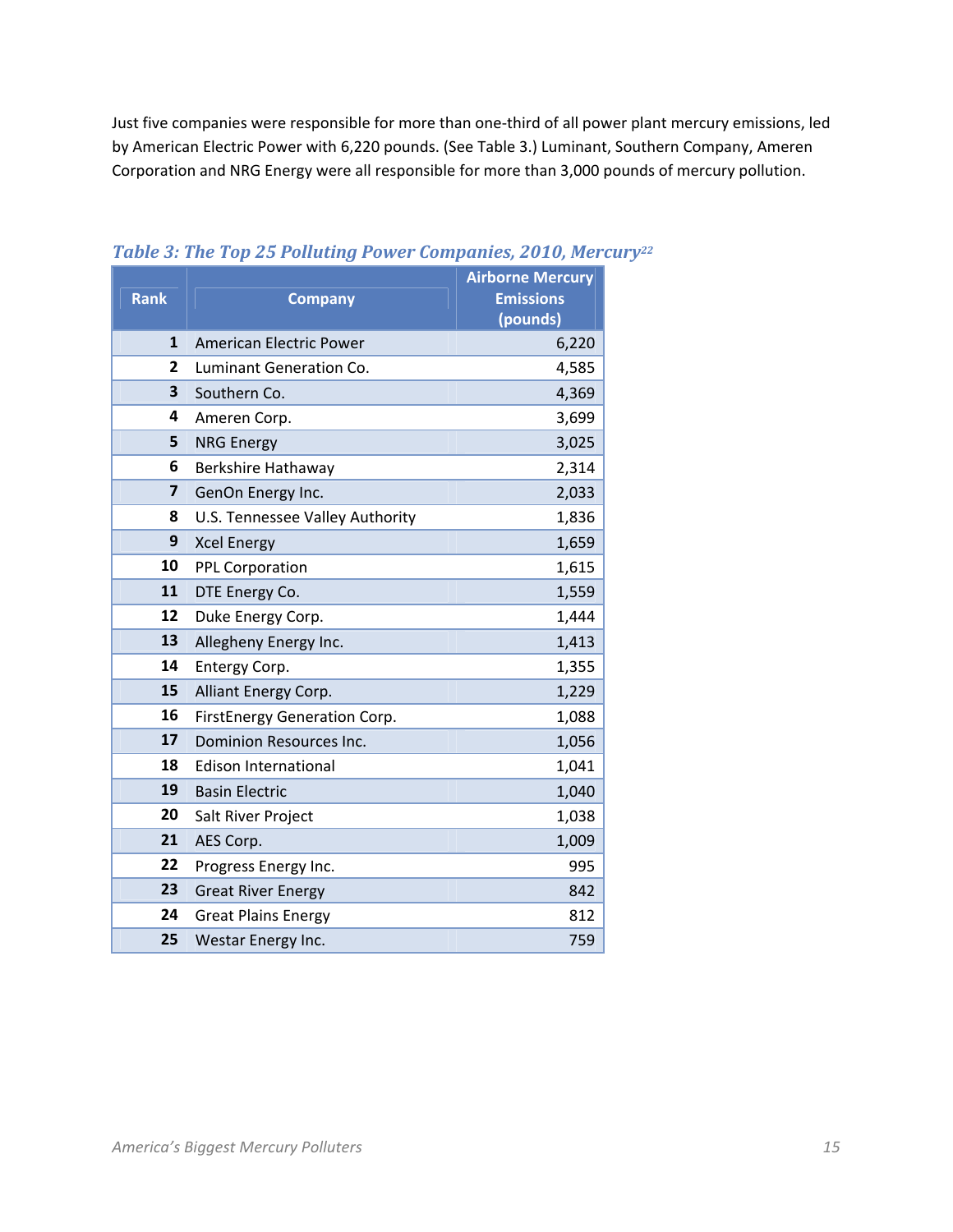# **New Pollution Standards Are Needed to Clean Up Power Plants**

In December 2011, the U.S. Environmental Protection Agency (EPA) will finalize new standards – officially known as Mercury and Air Toxics Standards for Power Plants – requiring existing coal- and oilfired power plants to clean up their emissions of mercury and other toxic air pollution.<sup>23</sup>

This safeguard has been in development for more than 20 years. In 1990, Congress revised the landmark Clean Air Act, requiring EPA to take greater action to reduce toxic air pollution, including emissions of mercury, to protect America's children and overall public health. The law gave EPA the tools to require regulated industries to install the best emissions control technology available. In 2000, after many years of study, EPA determined that toxic pollution from coal- and oil-fired power plants should be regulated. New rules were to be finalized by 2002.

In January 2004, EPA drafted a broad emission standard based on the best available toxic pollution control technology, and also a much weaker alternative cap-and-trade system focused on mercury pollution. The power plant industry vigorously opposed the technology-based standards. In response to this pressure, in 2005 EPA asserted that pollution from coal- and oil-fired power plants did not need strict regulation, and instead finalized the weaker cap-and-trade program, called the Clean Air Mercury Rule.

Fourteen states and dozens of public health and environmental organizations – including Environment



America – filed suit against this decision.24 In 2008, a federal Circuit Court agreed with public health and environmental advocates, ruling that EPA could not, as it had, exempt the utility industry from regulation of toxic air pollution and that EPA must therefore withdraw the Clean Air Mercury Rule.<sup>25</sup> Late in 2008, the coalition of public health and environmental groups sued the agency, seeking a new enforceable deadline for EPA to issue technologybased standards for toxic air pollution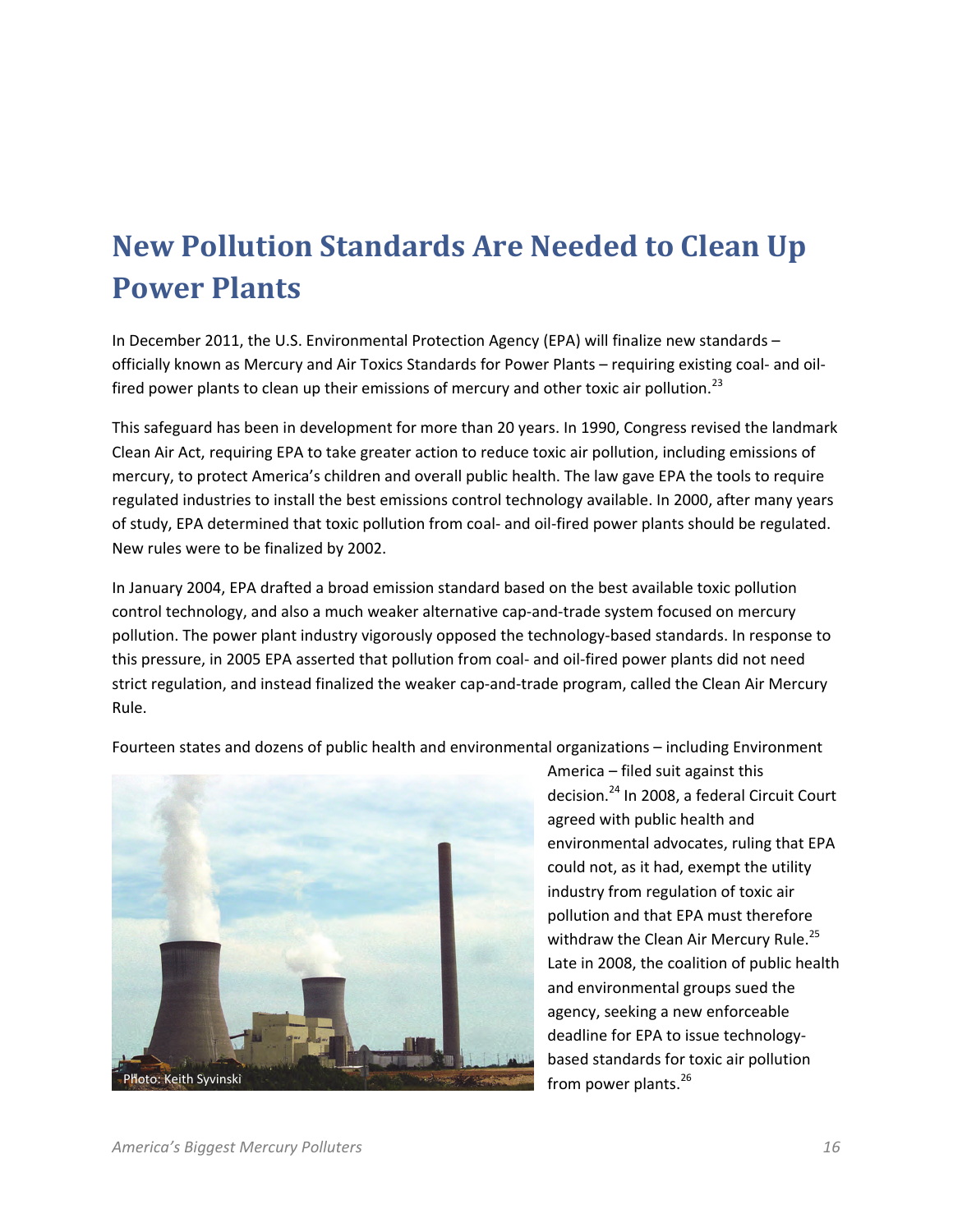In 2010, advocates and EPA agreed that EPA would propose new standards in March 2011 and finalize them in November 2011, despite resistance from the utility industry.<sup>27</sup> Later, advocates and EPA agreed that the final standard would be issued in December 2011 to allow EPA time to fully consider the public comments it had received.<sup>28</sup>

If finalized as proposed, the new standard will require many power plants to install widely available, proven pollution control technologies, such as activated carbon injection.<sup>29</sup> Slightly more than half of all coal-fired power plants already deploy some of the pollution control equipment capable of delivering the performance necessary to meet the new standard.<sup>30</sup> The remaining coal-fired power plants – the top polluters identified in this report – will have to clean up. For the first time, all power plants will have to operate on a level playing field across the country.

If finalized as proposed and implemented as required by the Clean Air Act, the rules will reduce overall power plant emissions of mercury by more than 90 percent by mid-2015.<sup>31</sup> Similar standards affecting incinerators, power plants and other industries have been implemented in some states. These actions have successfully reduced mercury emissions – resulting in significant declines in mercury contamination of fish in local waterways.<sup>32</sup> A national standard will reduce mercury pollution and fish contamination nationwide, benefiting everyone.

EPA action will reduce public exposure to mercury and other toxic air pollutants, protecting the health of every American – especially children. In addition to reducing the insidious damage to brain development caused by mercury, the new standard will have broad health benefits by reducing emissions of other toxic metals as well as small particulates and sulfur dioxide. EPA estimates that when the standard is fully implemented – which could be up to four years after it goes into effect – reduced emissions will annually prevent: $33$ 

- 17,000 premature deaths,
- 11,000 heart attacks,
- 12,000 emergency room visits and hospital admissions,
- 120,000 cases of childhood asthma symptoms, and
- 850,000 fewer days of work missed due to illness.

According to EPA, every dollar spent to reduce pollution from power plants will deliver up to \$13 in health and economic benefits for the American public and American businesses.<sup>34</sup> In total, the new safeguard could provide as much as \$140 billion worth of benefits annually.<sup>35</sup> These figures do not count additional health benefits that will accrue from reduced levels of certain toxic organic air pollutants or the environmental benefits of the rule for ecosystems and wildlife.

The proposed Mercury and Air Toxics Standards represent a clear, common-sense step that will significantly improve public health. EPA should finalize the standards as proposed. Additionally, Congress should support this action on behalf of all American citizens.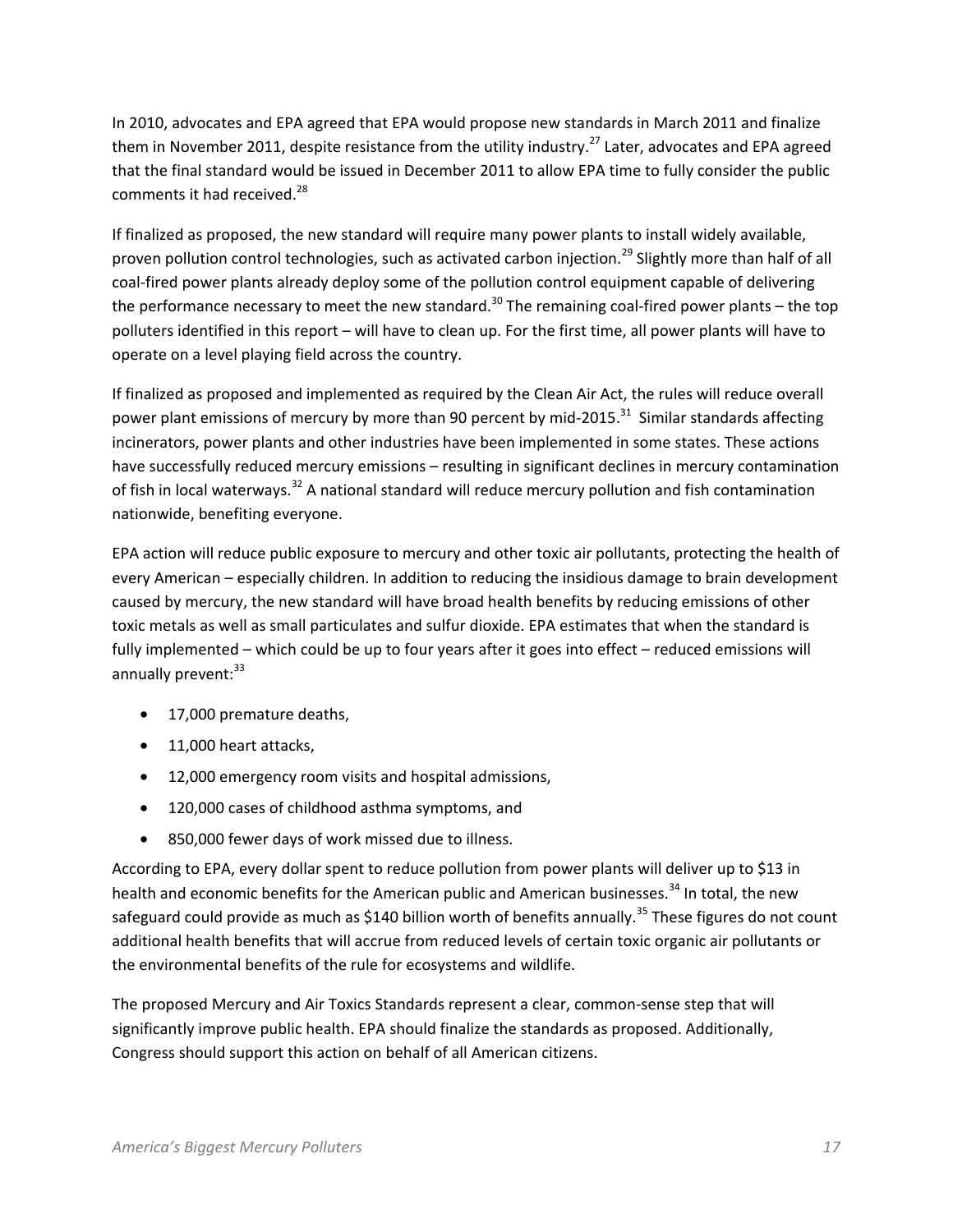# **Methodology**

The emissions data presented in this report are derived from the U.S. Environmental Protection Agency (EPA), *Toxics Release Inventory, 2010 TRI Dataset*, 27 October 2011, available at www.epa.gov/tri/tridata/preliminarydataset/index.html. Toxics Release Inventory emissions data are self-reported by regulated facilities. The dataset we used was the first iteration of the 2010 inventory. EPA may update this information over time to capture late reporting and revisions.

We first selected any emitter listed in the database involved in electricity generation by choosing facilities with a primary or secondary industry classification code (or NAICS code) beginning with 22111. We then examined emissions of mercury and mercury compounds to the air, including both fugitive emissions and emissions through power plant smokestacks. The analysis does not count any mercury emissions reported to TRI that do not involve atmospheric release.

The data represent only industries that are required to submit data to EPA under the Toxics Release Inventory program, and facilities with emissions exceeding the reporting threshold of 10 pounds per year, and is not necessarily a comprehensive listing of all power plants or mercury emitters in each state.<sup>36</sup>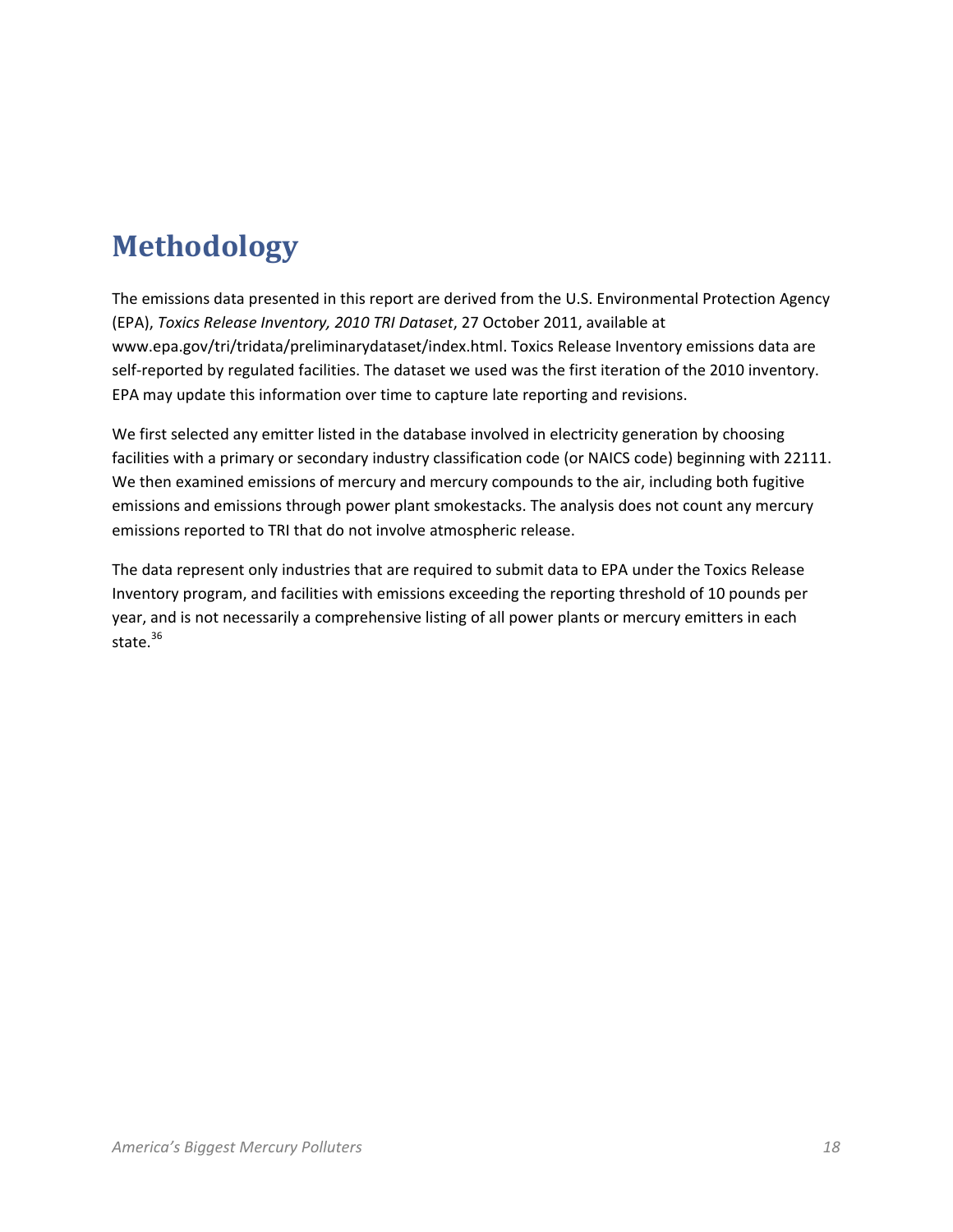# **Appendices**

## **States Ranked by Total Power Plant Emissions of Airborne Mercury Pollution in 201037**

| Rank             | <b>State</b>     | <b>Airborne Mercury</b><br><b>Emissions (pounds)</b> |
|------------------|------------------|------------------------------------------------------|
| $\mathbf{1}$     | <b>Texas</b>     | 11,127                                               |
| 2                | Ohio             | 4,218                                                |
| 3                | Pennsylvania     | 3,964                                                |
| 4                | Missouri         | 3,835                                                |
| 5                | Indiana          | 3,175                                                |
| 6                | Alabama          | 3,002                                                |
| $\overline{7}$   | West Virginia    | 2,495                                                |
| 8                | North Dakota     | 2,363                                                |
| 9                | Kentucky         | 2,287                                                |
| 10               | Michigan         | 2,253                                                |
| 11               | lowa             | 2,060                                                |
| 12 <sup>12</sup> | Illinois         | 1,967                                                |
| 13               | Arizona          | 1,835                                                |
| 14               | Wyoming          | 1,590                                                |
| 15               | Florida          | 1,522                                                |
| 16               | Kansas           | 1,500                                                |
| 17               | <b>Arkansas</b>  | 1,465                                                |
| 18               | Oklahoma         | 1,412                                                |
| 19               | Wisconsin        | 1,329                                                |
| 20               | <b>Tennessee</b> | 1,249                                                |
| 21               | Louisiana        | 1,210                                                |
| 22               | Georgia          | 1,154                                                |
| 23               | Nebraska         | 1,099                                                |

| <b>Rank</b> | <b>State</b>    | <b>Airborne Mercury</b><br><b>Emissions (pounds)</b> |
|-------------|-----------------|------------------------------------------------------|
| 24          | North Carolina  | 957                                                  |
| 25          | Mississippi     | 951                                                  |
| 26          | Minnesota       | 876                                                  |
| 27          | Virginia        | 659                                                  |
| 28          | Colorado        | 645                                                  |
| 29          | South Carolina  | 566                                                  |
| 30          | New Mexico      | 489                                                  |
| 31          | Utah            | 344                                                  |
| 32          | Washington      | 331                                                  |
| 33          | South Dakota    | 290                                                  |
| 34          | <b>New York</b> | 259                                                  |
| 35          | Oregon          | 206                                                  |
| 36          | New Hampshire   | 194                                                  |
| 37          | Nevada          | 176                                                  |
| 38          | Montana         | 174                                                  |
| 39          | Maryland        | 155                                                  |
| 40          | Delaware        | 108                                                  |
| 41          | New Jersey      | 88                                                   |
| 42          | Massachusetts   | 53                                                   |
| 43          | Connecticut     | 49                                                   |
| 44          | Hawaii          | 42                                                   |
| 45          | Alaska          | 18                                                   |
| 46          | California      | 12                                                   |

## **2010 U.S. Power Plant Airborne Mercury Emissions**

For a table listing all U.S. power plants and their 2010 airborne mercury emissions nationwide, see www.environmentamerica.org, click on "Reports," and navigate to "America's Biggest Mercury Polluters." The table is posted alongside the electronic copy of this report.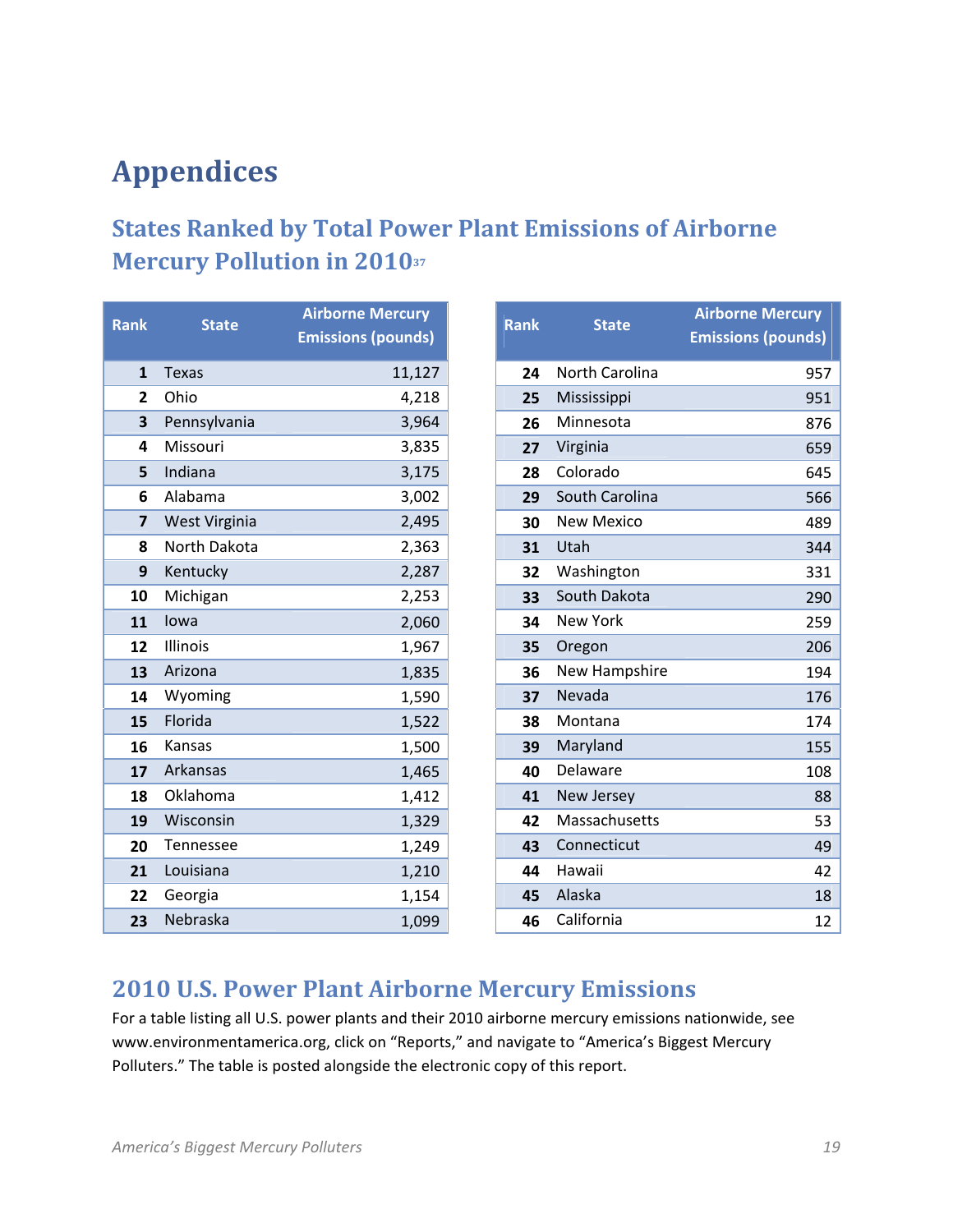## **Notes**

 $\overline{\phantom{a}}$ 

<sup>1</sup> Richard Nixon, "Remarks on Signing the Clean Air Amendments of 1970," 31 December 1970, available at Gerhard Peters and John T. Woolley, *The American Presidency Project*, at www.presidency.ucsb.edu/ws/?pid=2874.

2 See for example: U.S. Environmental Protection Agency, *Benefits and Costs of the Clean Air Act from 1990 to 2020*, March 2011; Clean Air Task Force, *The Toll from Coal: An Updated Assessment of Death and Disease from America's Dirtiest Energy Source*, September 2010; Travis Madsen and Dena Mottola, NJPIRG Law & Policy Center, *The Public Health Impact of Air Pollution in New Jersey*, December 2003; Travis Madsen and Nathan Willcox, Frontier Group and PennEnvironment Research & Policy Center*, Air Pollution and Public Health in Pennsylvania*, April 2006.

3 Paul R. Epstein et al., "Full Cost Accounting for the Life Cycle of Coal," *Annals of the New York Academy of Sciences* 1219: 73–98, 2011, DOI: 10.1111/j.1749-6632.2010.05890.x; Nicholas Z. Muller, Robert Mendelsohn and William Nordhaus, "Environmental Accounting for Pollution in the United States Economy," *American Economic Review* 101(5): 1649–75, August 2011, DOI: 10.1257/aer.101.5.1649.

4 Congress rewrote: See *Sierra Club v. EPA*, 353 F.3d 976, 979-80, D.C. Circuit Court, 2004, which describes the introduction of control technology-based air toxics standards in 1990, because the prior approach to air toxics regulation had been disappointing, and Congress wanted faster, deeper reductions than were possible under the prior approach. Emissions comparable to incinerators: see note 5.

5 U.S. Environmental Protection Agency, *Reducing Toxic Pollution from Power Plants: EPA's Proposed Mercury and Air Toxics Standards* (presentation), 16 March 2011, available at www.epa.gov/airquality/powerplanttoxics/pdfs/presentation.pdf.

 $^6$  Ibid.

 $^7$  For simplicity's sake, the text of this report uses the word "mercury" to represent inorganic mercury (the element alone), as well as methylmercury – a more toxic compound of mercury that results when microorganisms metabolize the chemical.

8 Philippe Grandjean and Philip Landrigan, "Developmental Neurotoxicity of Industrial Chemicals," *The Lancet* 368: 2167-2178, 16 December 2006.

<sup>9</sup> Kathryn R. Mahaffey et al, U.S. Environmental Protection Agency, "Adult Women's Blood Mercury Concentrations Vary Regionally in the United States: Association with Patterns of Fish Consumption (NHANES 1999-2004)," *Environmental Health Perspectives* 117: 47-53, 25 August 2008.

<sup>10</sup> Leonardo Trasande et al, "Public Health and Economic Consequences of Methyl Mercury Toxicity to the Developing Brain," *Environmental Health Perspectives* 115: 590-596, May 2005.

11 National Academy of Sciences, National Research Council, *Toxicological Effects of Methylmercury,* (Washington, D.C.: National Academy Press) 2000; U.S. Environmental Protection Agency, *Mercury Study Report to Congress*, December 1997, vol. 1, pp. 2-5 & 2-6.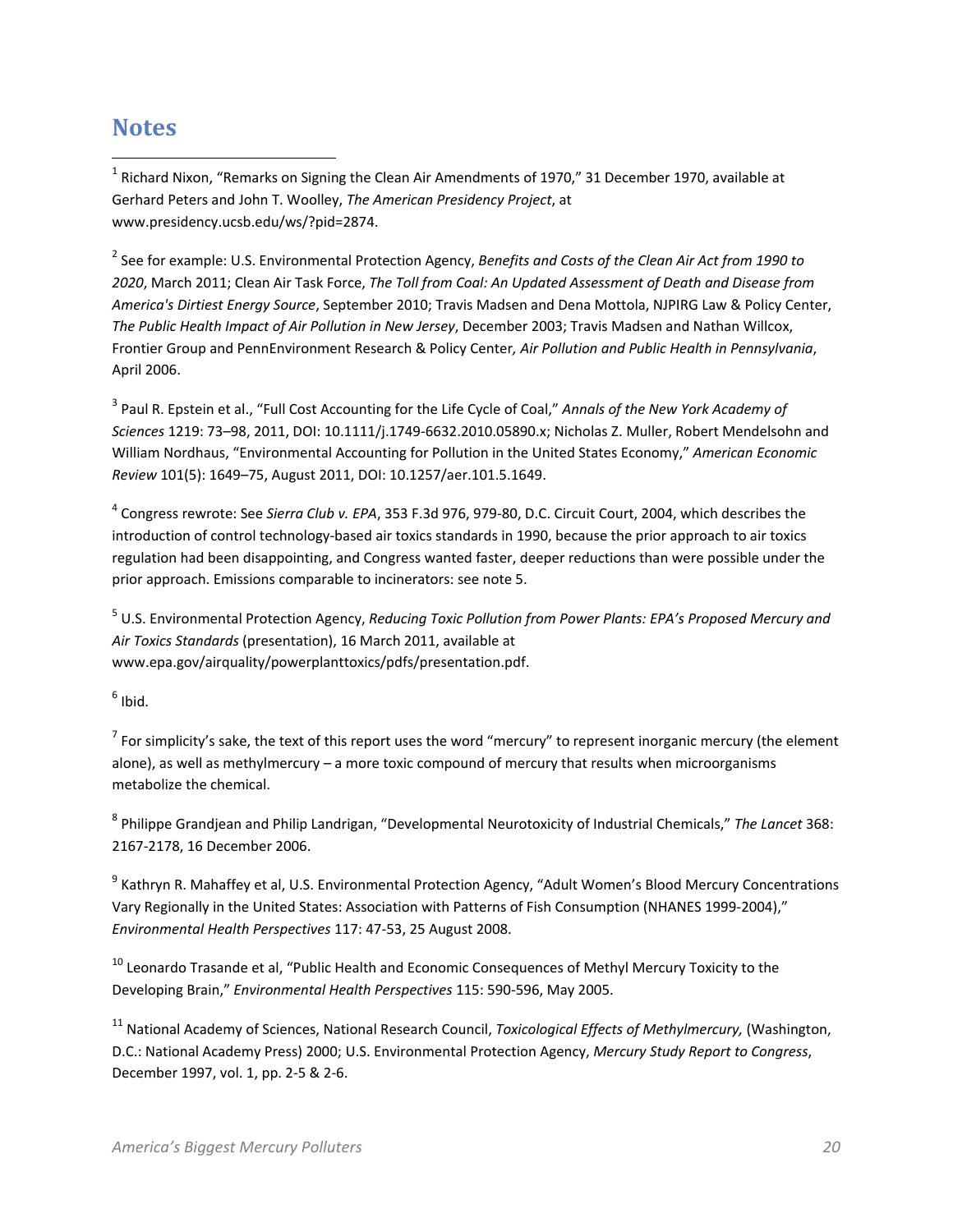12 Philippe Grandjean, Department of Environmental Health, Harvard School of Public Health, *Testimony at the Mercury MACT Rule Hearing*, sponsored by Congressman Thomas Allen, U.S. House of Representatives, 18 March 2004, available at thomas.loc.gov/cgi-bin/query/F?r108:1:./temp/~r108Aoc9u1:e122363.

<sup>13</sup> Edna M. Yokoo et al., "Low Level Methylmercury Exposure Affects Neuropsychological Function in Adults," *Environmental Health*, 2(8), June 2003; J.T. Salonen et al., "Intake of Mercury from Fish, Lipid Peroxidation, and the Risk of Myocardial Infarction and Coronary, Cardiovascular, and Any Death in Eastern Finnish Men," *Circulation* 91: 645-655, 1 February 1995; Eliseo Guallar et al., "Mercury, Fish Oils, and the Risk of Myocardial Infarction," *New England Journal of Medicine* 347: 1747-1754, 28 November 2002; Y. Kinjo et al., "Profile of Subjective Complaints and Activities of Daily Living Among Current Patients with Minamata Disease After Three Decades," *Environmental Research* 63: 241-251, November 1993.

 $14$  See note 10.

 $\overline{a}$ 

15 U.S. Environmental Protection Agency, *Frequently Asked Questions about Mercury in Fish and Shellfish: What is Mercury and Methylmercury?*, 6 October 2011, available at water.epa.gov/scitech/swguidance/fishshellfish/outreach/advice\_index.cfm.

16 U.S. Environmental Protection Agency, *Watershed Assessment, Tracking, & Environmental Results*, 28 October 2011, available at iaspub.epa.gov/waters10/attains\_nation\_cy.control?p\_report\_type=T#tmdl\_by\_pollutant.

17 U.S. Environmental Protection Agency, *Watershed Assessment, Tracking, & Environmental Results: National Summary of State Information,* 28 October 2011, available at iaspub.epa.gov/tmdl\_waters10/attains\_nation\_cy.control#prob\_source.

18 U.S. Environmental Protection Agency, *2010 National Listing of Fish Advisories* (presentation), 14 October 2011, available at water.epa.gov/scitech/swguidance/fishshellfish/fishadvisories/upload/nlfa\_slides\_2011.pdf.

 $19$  Ibid.

<sup>20</sup> The data presented in this section focuses on power plant emissions data reported to the the U.S. Environmental Protection Agency's Toxics Release Inventory (TRI). Industries not required to report to TRI, or facilities with emissions below the reporting threshold, will not be represented in the data. For more detail, see the Methodology section.

21 Clean Air Network, *The Problem with Mercury* (factsheet), August 1999.

22 Based on the "Parent Company" field in the U.S. Environmental Protection Agency's 2010 *Toxic Release Inventory*.

23 U.S. Environmental Protection Agency, *Mercury and Air Toxics Standards: Final MATS to Be Issued by December 16, 2011*, 25 October 2011, available at www.epa.gov/airquality/powerplanttoxics/.

24 Environment America, *Environment America Applauds Federal Court Ruling Vacating Illegal EPA Power Plant Mercury Cap and Trade Rule* (press release), 8 February 2008; Earthjustice, *Court Says EPA Rule Allowing More Power Plant Mercury is Illegal* (press release), 8 February 2008.